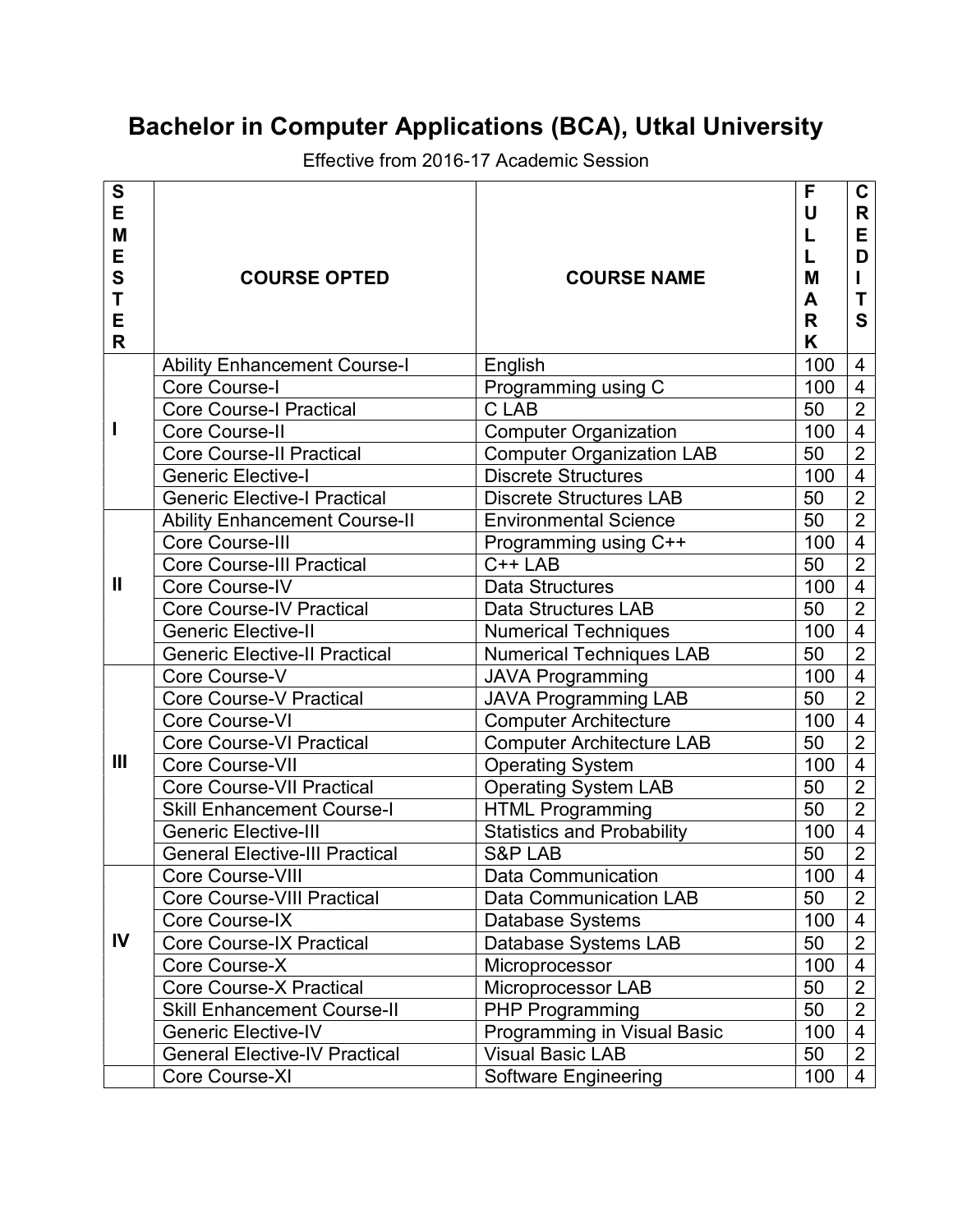|    | <b>Core Course-XI Practical</b>           | <b>Software Engineering LAB</b>      | 50  | 2              |
|----|-------------------------------------------|--------------------------------------|-----|----------------|
|    | Core Course-XII                           | <b>Computer Graphics</b>             | 100 | $\overline{4}$ |
|    | <b>Core Course-XII Practical</b>          | <b>CG LAB</b>                        | 50  | $\overline{2}$ |
| V  | <b>Discipline Specific Elective-I</b>     | <b>Accounting &amp; Financial</b>    | 100 | 4              |
|    |                                           | Management                           |     |                |
|    | <b>Discipline Specific-I Practical</b>    | <b>AFM LAB</b>                       | 50  | $\overline{2}$ |
|    | <b>Discipline Specific Elective-II</b>    | ASP.NET                              | 100 | 4              |
|    | <b>Discipline Specific Elective-II</b>    | <b>ASP.NET LAB</b>                   | 50  | 2              |
|    | Practical                                 |                                      |     |                |
|    | Core Course-XIII                          | Internet Technology                  | 100 | 4              |
|    | <b>Core Course-XIII Practical</b>         | <b>Internet Technology LAB</b>       | 50  | 2              |
|    | Core Course-XIV                           | <b>Multimedia &amp; Applications</b> | 100 | 4              |
| VI | <b>Core Course-XIV Practical</b>          | Multimedia & Applications LAB        | 50  | $\overline{2}$ |
|    | <b>Discipline Specific Elective-III</b>   | E-Commerce                           | 100 | 4              |
|    | <b>Discipline Specific Elective-III</b>   | E-Commerce LAB                       | 50  | 2              |
|    | Practical                                 |                                      |     |                |
|    | <b>Discipline Specific Practical Work</b> | Project-Work                         | 200 | 8              |

# ENGLISH

# UNIT-I

Short Story: Jim Corbett-The Fight between Leopards; Dash Benhur- The Bicycle

Dinanath Pathy- George V High School; Alexander Baron- The Man who knew too muc h; Will F Jenkins- Uneasy Homecoming

# UNIT-II

Prose: C V Raman-Water- The Elixir of Life; Harold Nicolson- An Educated Person; Cla ire Needell Hollander- No Learning without Feeling; Steven Harvey- The Empty Page; S antosh Desai-Emoji Disruption

#### UNIT-III

Comprehension of a passage from any of the prescribed pieces and answering the que stions

# UNIT-IV

Expanding an idea into a paragraph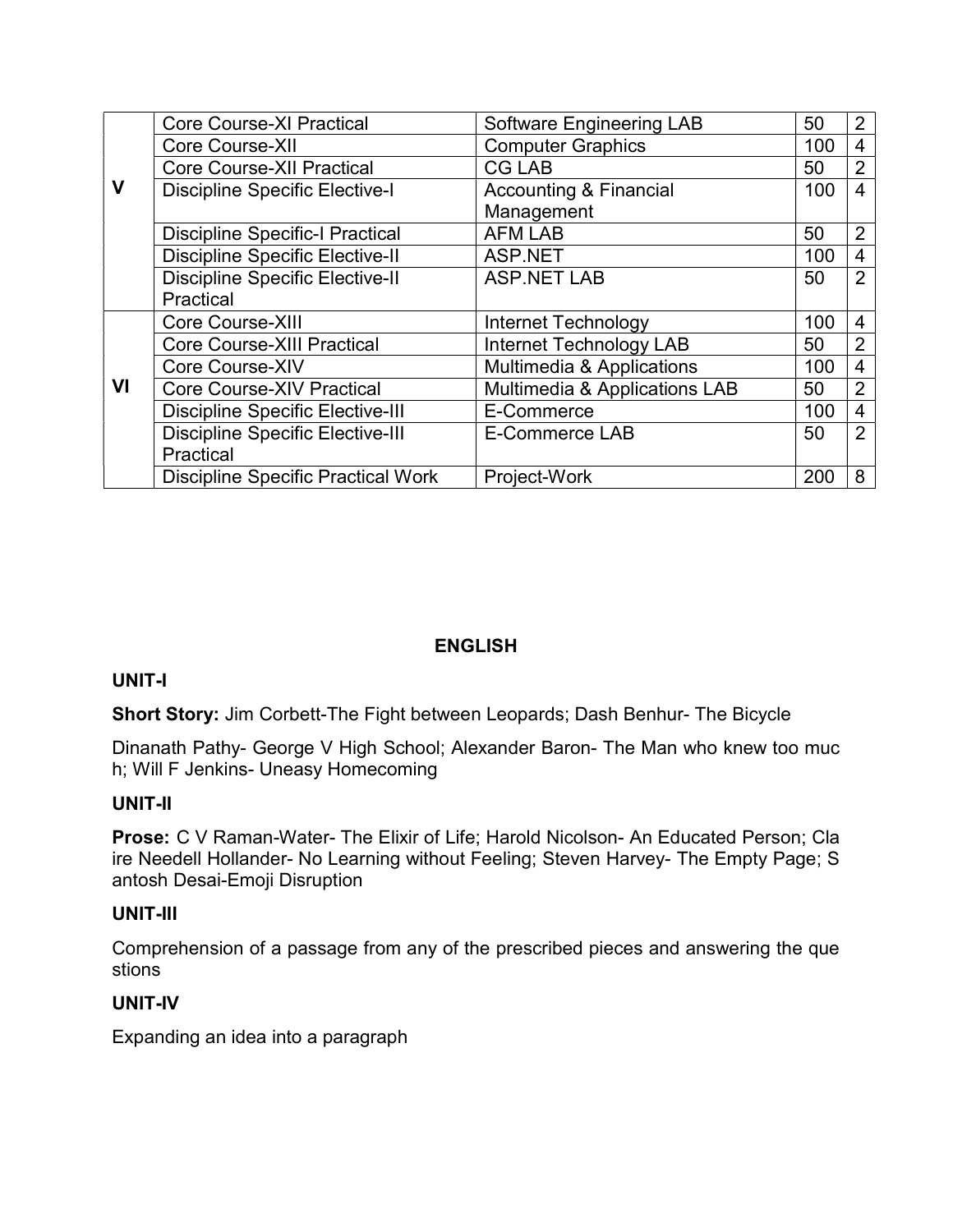# UNIT-V

Language exercises-test of vocabulary, usage and grammar based on the prescribed pi eces

# Prescribed Text

The Widening Arc: A Selection of Prose and Stories. Ed. Asim R Parhi, S Deepika and Pulastya Jani. Kitab Bhavan, Bhubaneswar. 2016.

# Suggested Reading:

Fluency in English – Part II, OUP, 2006

Communicative English. E. Suresh Kumar and P. Sreehari

# PROGRAMMING USING C

# UNIT- I

Introduction to Programming Language, Introduction to C Programming , Character Set, C Tokens, Keywords & Identifiers, Constants, Variables, Data Types, Variables , Storage Classes, Operators (Arithmetic, Relational, Logical , Assignment, Increment & Decrement, Conditional , Bitwise), Expressions , Input and Output Operations.

### UNIT- II

Decision Making and Branching: Simple IF Statement, IF ….. ELSE Statement, Nesting IF …. ELSE Statement, ELSE IF Ladder, Switch Statement? Operator, GOTO Statement. Decision Making and Looping: The WHILE Statement, The DO Statement, The FOR Statement, Jumps in LOOPS. Arrays, Character Arrays and Strings.

#### UNIT- III

User-defined Functions: Need, Elements & Definition, Function Calls, Function Definition, Category of Functions, Recursion. Structures and Unions: Defining, Declaring, Accessing, Initialization Structure, Arrays of Structures, Arrays within Structures, Structures and Functions, Unions.

#### UNIT- IV

Pointers: Accessing the Address of a Variable, Declaring Pointer Variables, Initializations of Pointer Variable, Accessing a Variable through its Pointer, Chain of Pointers, Pointer Expressions, Pointer Increments and Scale Factor, Pointers and Arrays,, Pointers and Character Strings, Array of Pointers, Pointers as Function Arguments, Functions Returning Pointers, Pointers to Functions, Pointers to Structures, Troubles with Pointers.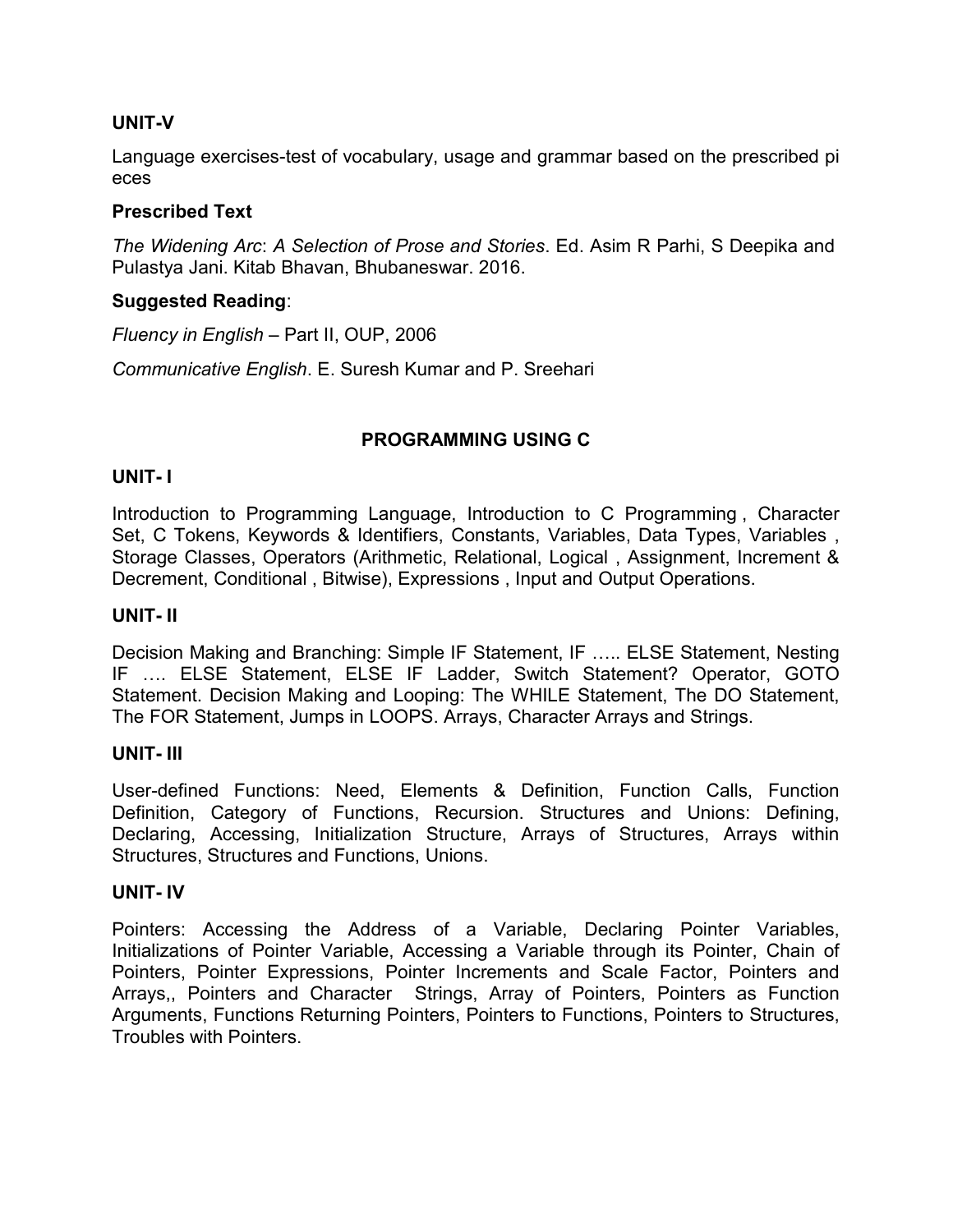# UNIT- V

File Management in C: Defining and Opening a File, Closing a File, Input/ Output Operations on Files, Error Handling During I/O Operations, Random Access to Files, Command Line Arguments, Dynamic Memory Allocation.

# Recommended Books:

- 1. E. Balaguruswamy, "Programming in ANSI C",4/e, (TMH)
- 2. Paul Deitel, Harvey Deitel, "C: How to Program", 8/e, Prentice Hall.
- 3. J. R. Hanly, "Problem Solving & Program Design in C", 7/e, Pearson
- 4. B. Kernighan & D.M. Ritche, "The C Programming Language", 2/e PHI

# COMPUTER ORGANIZATION

# UNIT-I

Introduction: Organization and Architecture, Structure & Functions.

Number Systems: The Decimal System, Positional Number Systems, The Binary System, Converting Between Binary and Decimal (Integers, Fractions), Hexadecimal Notation.

# UNIT-II

Computer Arithmetic: Arithmetic & Logic Unit, Integer Representation ( Sign-Magnitude, Twos Complement, Range Extension, Fixed Point Representation), Integer Arithmetic ( Negation, Addition and Subtraction, Multiplication, Division), Floating-Point Representation, (Principles, IEEE Standard for Binary Floating-Point Representation), Floating-Point Arithmetic (Addition and Subtraction, Multiplication and Division, Precision Considerations, IEEE Standard for Binary Floating-Point Arithmetic.

# UNIT-III

Computer Evolution and Performance: History of Computers, Design for Performance ( Microprocessor Speed, Performance Balance, Improvements in Chip Organization & Architecture), Multicore, MICs, and GPGPUs, Intel x86 Architecture, Embedded Systems and the ARM, Performance Assessment ( Clock Speed and Instructions per Second, Benchmarks, Amdahl's Law, Little's Law.

# UNIT-IV

Digital Logic: Boolean Algebra, Gates, Combinational Circuits (Implementation of Boolean Functions, Multiplexers, Decoders, Read-Only Memory, Adders), Sequential Circuits (Flip-Flops, Registers, Counters), Programmable Logic Devices (PLA, FPGA).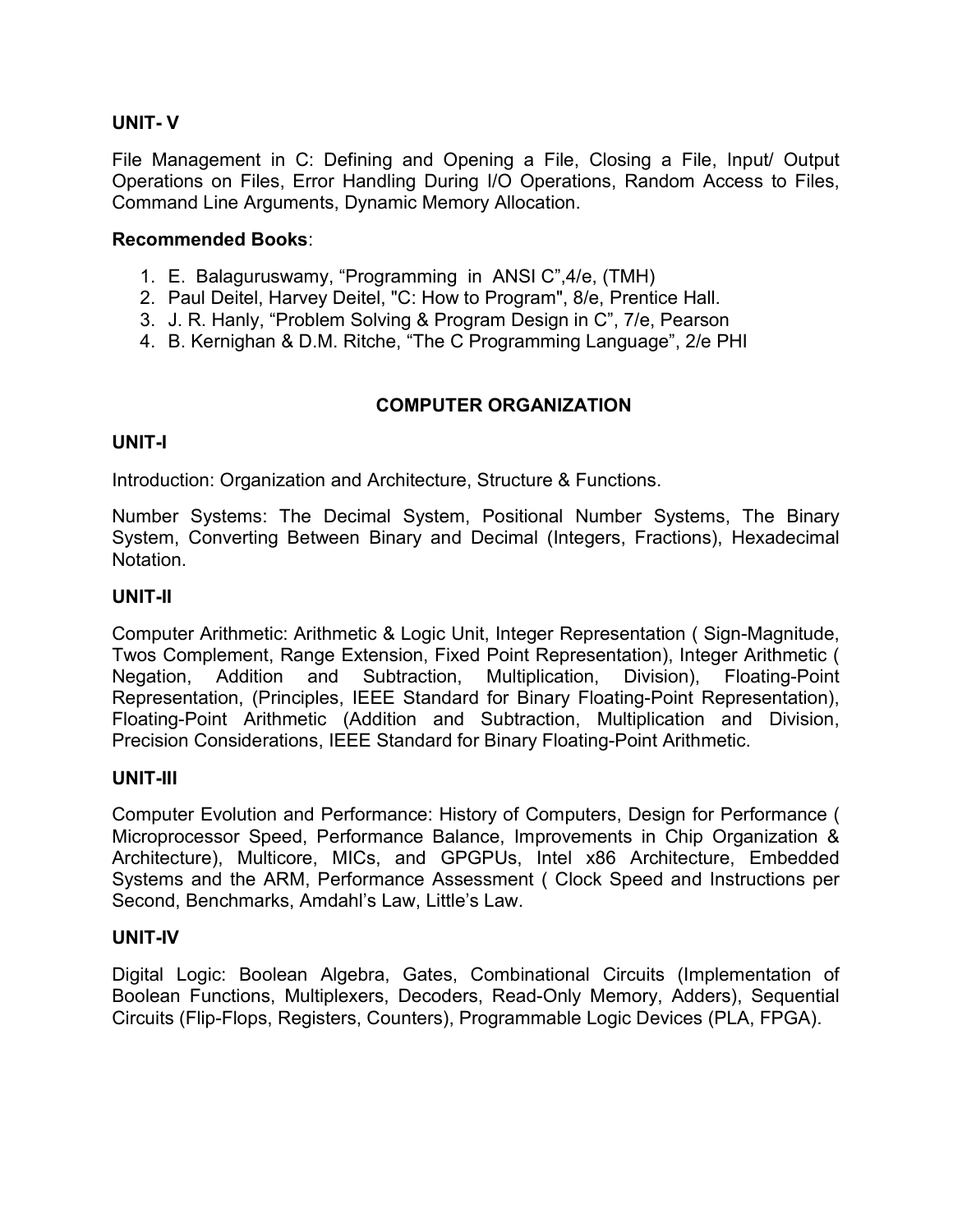# UNIT-V

Top-Level View of Computer Function and Interconnection: Computer Components, Computer Function (Instruction Fetch and Execute, Interrupts, I/O Function), Interconnection Structures, Bus Interconnection (Bus Structure, Multiple-Bus Hierarchies, Elements of Bus Design), Point-to-Point Interconnect (QPI Physical Layer, Link Layer, Routing Layer, & Protocol Layer), PCI Express (PCI Physical and Logical Architecture, PCIe Physical Layer, PCIe Transaction Layer, PCIe Data Link Layer).

### Text Book:

William Stallings: Computer Organization and Architecture. 9/e

# DISCRETE STRUCTURES

#### UNIT-I

Logic and Proofs: Propositional Logic, Propositional Equivalences, Predicates and Quantifiers, Nested Quantifiers, Rules of Inference, Introduction to Proofs, Normal Forms, Proof Methods and Strategy, Mathematical Induction, Strong Induction and Well-Ordering, Recursive Definitions and Structural Induction, Recursive Algorithms.

#### UNIT-II

Basic Structures: Sets, Set Operations, Functions, Recursive Functions, Sequences and Summations. Relations: Relations and their Properties, n-ary Relations and their Applications, Representing Relations, Closures of Relations, Equivalence Relations, Partial Ordering. Boolean.

#### UNIT-III

 Algebra: Boolean Functions, Representing Boolean Functions, Logic Gates, Minimization of Circuits. Algebraic Structures & Coding Theory: The Structure of Algebras, Semi-groups, Monoids and Groups, Homomorphism, Normal Subgroups, and Congruence Relations, Rings, Integral Domains and Fields, Quotient and Product Algebras, Coding Theory. Polynomial Rings and Polynomial Codes.

#### UNIT-IV

Counting: Basics of Counting, The Pigeonhole Principle, Permutations and Combinations, Binomial Coefficients, Generalized Permutations and Combinations, Generating Permutations and Combinations. Advanced Counting Techniques, Applications of Inclusion-Exclusion, Discrete probability, Conditional probability, Bayes' Theorem.

### UNIT-V Graphs:

Graphs and Graph Models, Graph Terminology and Special Types of Graphs, Havel-Hakimi Theorem, Representing Graphs and Graph Isomorphism, Connectivity, Cut-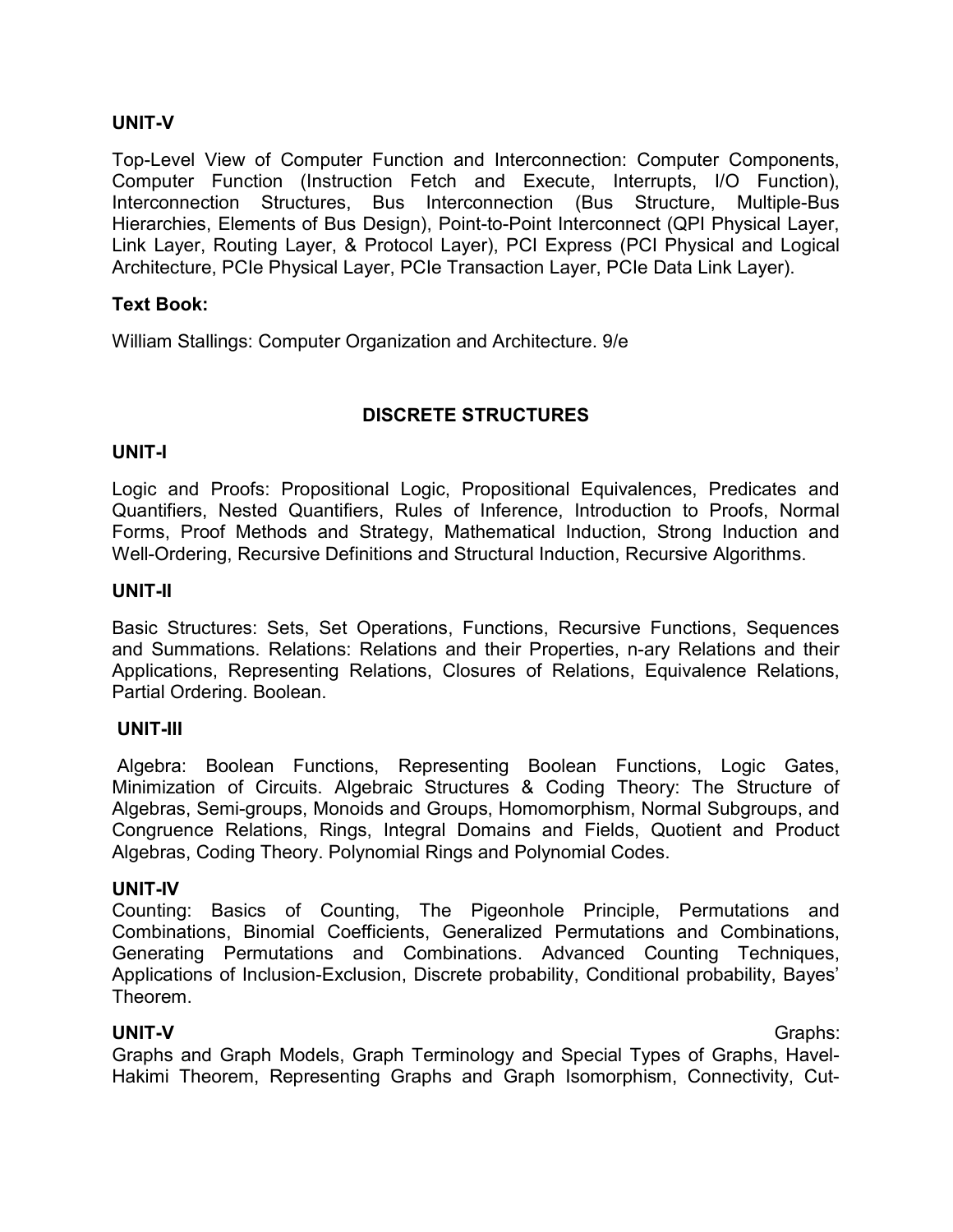Sets, Euler and Hamiltonian Paths, Shortest-Path Problem, Planar Graphs, Graph Coloring, Network Flows.

#### Recommended Books:

- 1. Kenneth H Rosen, Discrete Mathematics & Its Applications, McGraw-Hill. 7/e.
- 2. J. L. Hein, Discrete Structures, Logic, and Computability, 3rd Edition, Jones and Bartlett Publishers, 2009
- 3. C.L. Liu , D.P. Mahopatra, Elements of Discrete mathematics, 2nd Edition , Tata McGraw Hill, 1985
- 4. M. O. Albertson and J. P. Hutchinson, Discrete Mathematics with Algorithms , John wiley Publication, 1988

# ENVIRONMENTAL SCIENCE

### UNIT-I

THE ENVIRONMENT: The Atmosphere, Hydrosphere, Lithosphere, Biosphere, Ecology, Ecosystem, Biogeochemical Cycle (Carbon Cycle, Nitrogen Cycle)

### UNIT-II

ENVIRONMENT POLLUTION: Air Pollution, Water Pollution, Soil Pollution, Noise Pollution, Thermal Pollution, Radiation Pollution, Natural Disasters and their Management.

# UNIT-III

POPULATION ECOLOGY: Individuals, Species, Pollution, Community, Control Methods of Population, Urbanization and its effects on Society, Communicable Diseases and its Transmission, Non-Communicable Diseases.

#### UNIT-IV

ENVIRONMENTAL MOVEMENTS IN INDIA: Grass-root Environmental Movements in India, Role of Women, Environmental Movements in Odisha, State Pollution Control Board, Central Pollution Control Board.

#### UNIT-V

NATURAL RESOURCES: Conservation of Natural Resources, Management and Conservation of Wildlife, Soil Erosion and Conservation, Environmental Laws; Water Act: 1974, Air Act: 1981, The Wildlife (Protection) Act: 1972, Environmental Protection: 1986.

#### **References**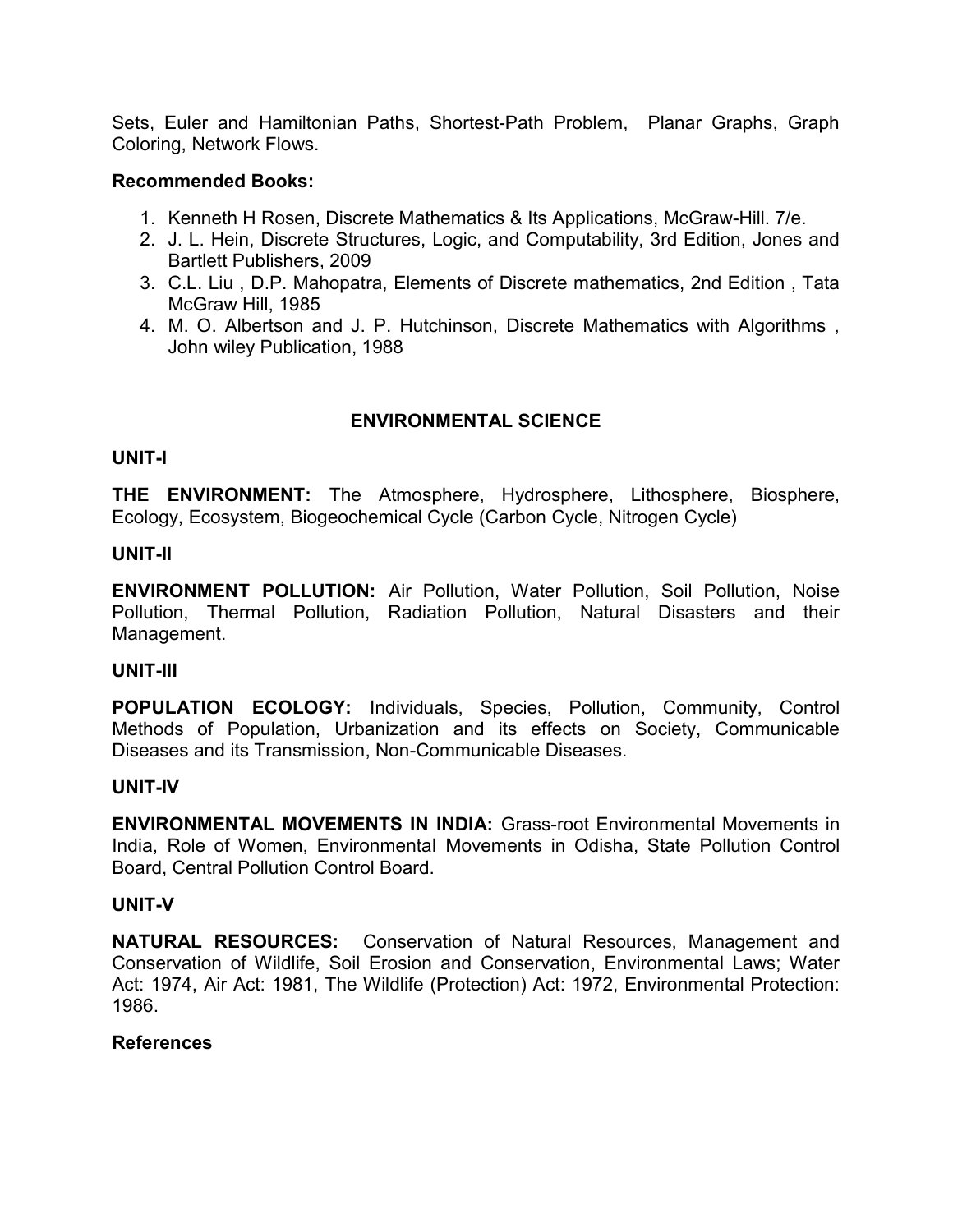1. Kumarasamy, K., A. Alagappa Moses and M. Vasanthy, 2004. Environmental Studies, Bharathidsan University pub, 1, Trichy

2. Rajamannar, 2004, Environemntal Studies, EVR College pub, Trichy

3. Kalavathy, S. (ed.) 2004, Environmental Studies, Bishop Heber College pub., Trichy

# PROGRAMMING USING C++

# UNIT-I

Principles of Object-Oriented Programming: Object-Oriented Programming (OOP) Paradigm, Basic Concepts of OOP, Benefits of OOP, Object Oriented Languages, Applications of OOP. Beginning with C++: Applications of C++, C++ statements, Example with Class, Structure of C++ Program, Creating the Source File, Compiling and Linking. Tokens, Expressions and Control Structures: Tokens, Keywords, Identifiers & Constants, Basic Data Types, User-Defined Data Types, Derived Data Types, Symbolic Constants, Type Compatibility, Declaration of Variables, Dynamic Initialization of Variables, Reference Variables, Operators in C++, Scope Resolution Operator, Member Deferencing Operators, Memory Management Operators, Manipulators, Type Cast Operators, Expressions and their Types, Special Assignment Expressions, Implicit Conversions, Operator Overloading, Operator Precedence, Control Structures.

# UNIT-II

Functions in C++: The Main Function, Function Prototyping, Call By Reference, Return by Reference, Inline Functions, Default Arguments, Const. Arguments, Function Overloading, Friend & Virtual Functions, Math. Library Functions. Classes and Objects: Specifying a Class, Defining Member Functions, Making an outside Function Inline, Nested Member Functions, Private Member Functions, Arrays within a Class, Memory Allocation for Objects, Static Data Members, Static Member Functions, Arrays of Objects, Objects as Function Arguments, Friendly Functions, Returning Objects, Cons. Member Functions, Pointer to Members, Local Classes.

# UNIT-III

Constructors & Destructors: Constructors, Parameterized Constructors, Multiple Constructors in a Class, Constructors with Default Arguments, Dynamic Initialization of Objects, Copy Constructor, Dynamic Constructors, Constructing Two-Dimensional Arrays, Const. Objects, Destructors. Operator Overloading and Type Conversions: Defining Operator Overloading, Overloading Unary Operators, Overloading Binary Operators, Overloading Binary Operators using Friends, Manipulation of Strings using Operators, Rules for Overloading Operators, Type Conversions.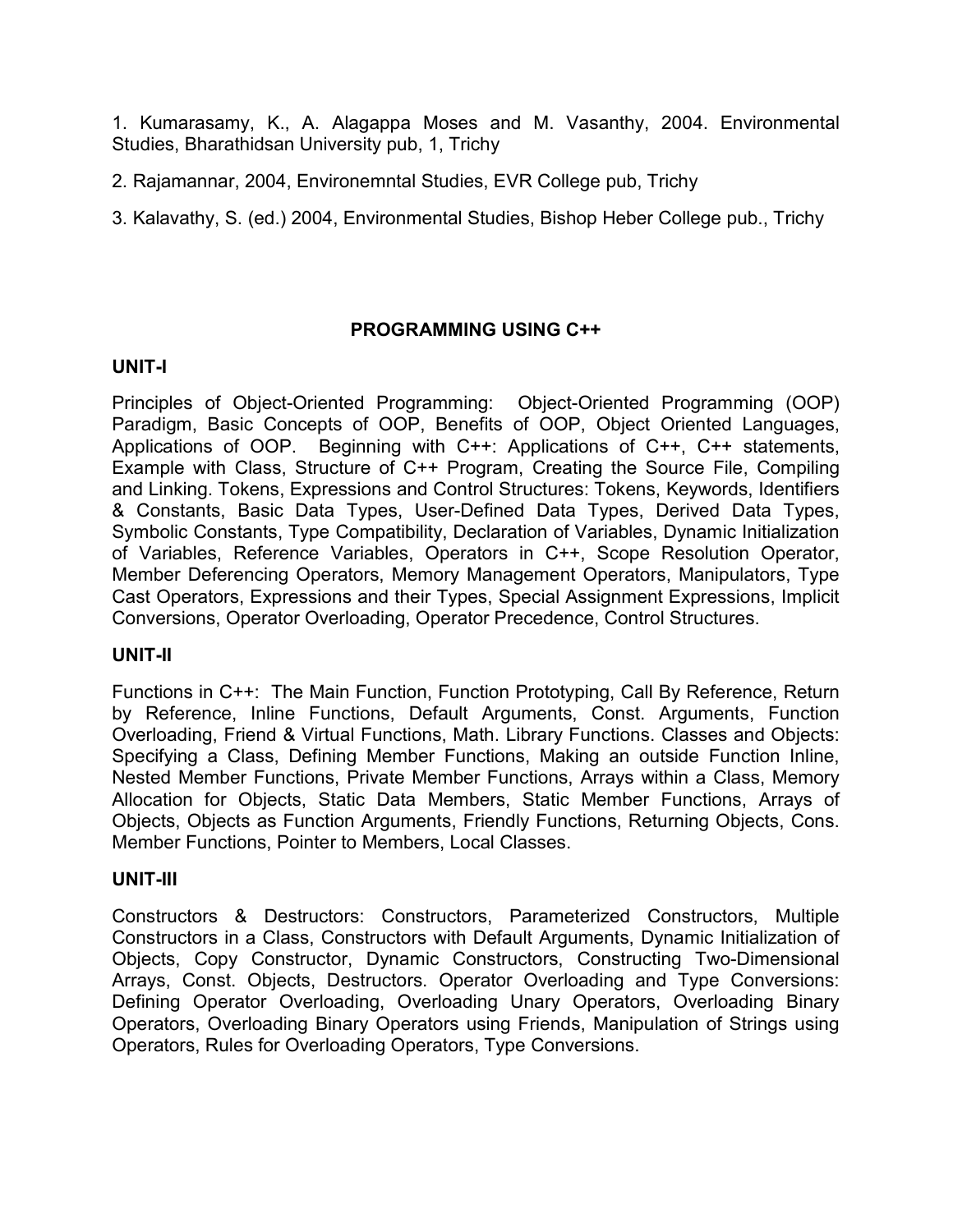# UNIT-IV

Inheritance: Defining Derived Classes, Single Inheritance, Making a Private Member Inheritance, Multilevel Inheritance, Multiple Inheritance, Hierarchical Inheritance, Hybrid Inheritance, Virtual Base Classes, Abstract Classes, Constructors in Derived Classes, Member Classes, Nesting of Classes. Pointers, Virtual Functions and Polymorphism: Pointers, Pointers to Objects, this Pointer, Pointers to Derived Classes, Virtual Functions, Pure Virtual Functions.

# UNIT-V

Managing Console I/O Operations: C++ Streams, C++ Stream Classes, Unformatted I/O Operations, Formatted Console I/O Operations, Managing Output with Manipulators. Files: Classes for File Stream Operations, Opening and Closing a File, Detecting endof-file, File Modes, File Pointers and their Manipulations, Sequential Input and Output Operations, Updating a File: Random Access, Error Handling During File Operations, Command-line Arguments.

# Recommended Books:

- 1. E. Balgurusamy, Object Oriented Programming with C++, 4/e (TMH).
- 2. Paul Deitel, Harvey Deitel, "C++: How to Program",9/e. Prentice Hall.
- 3. J. Farrell, "Object-Oriented Programming, Cengage Learning
- 4. BjarneStroustroup, "Programming -- Principles and Practice using C++", 2/e, Addison-Wesley 2014

# DATA STRUCTURE

# UNIT-I

Introduction and Overview: Definitions, Concept of Data Structures, Overview of Data Structures, Implementation of Data Structures. Arrays: Terminology, One-Dimensional Array, Multi-Dimensional Arrays, Pointer Arrays.

# UNIT-II

Linked Lists: Single Linked List, Circular Linked List, Double Linked List, Circular Double Linked List, Application of Linked Lists, Memory Representation, Boundary Tag System, De-allocation Strategy, Buddy System, Compaction.

# UNIT-III

 Stacks: Definition, Representation of Stack (Array, Linked List), Operations on Stacks, Applications of Stack (Evaluation of Arithmetic Expressions, Code Generation, Implementation of Recursion, Factorial Calculation, Quick Sort, Tower of Hanoi, Activation Record Management).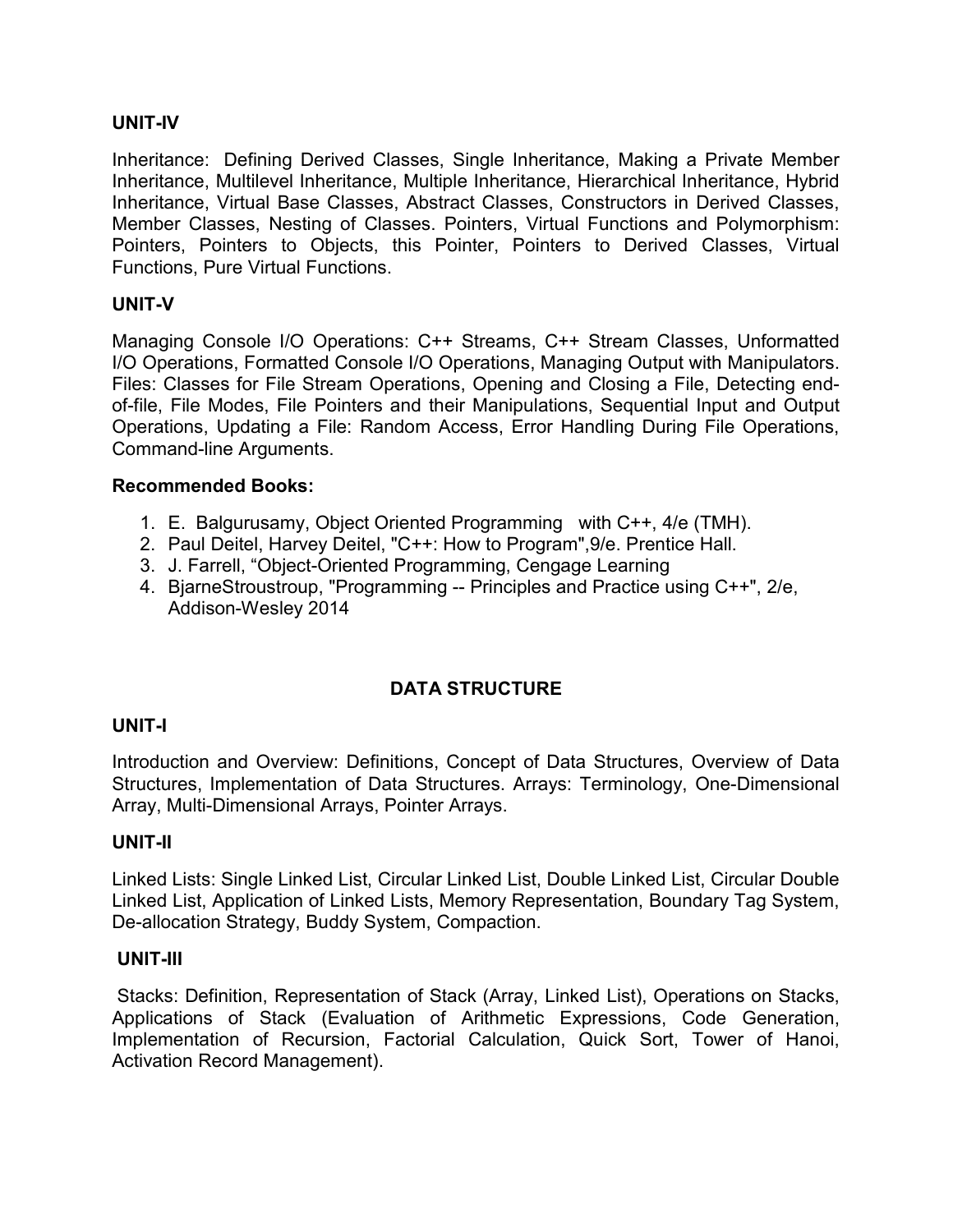# UNIT – IV

Queues: Definition, Representation of Queues (Array, Linked List), Circular Queue, Deque, Priority Queue, Application of Queues (Simulation, CPU Scheduling in Multiprogramming Environment, Round Robin Algorithm).

### UNIT –V

 Tree: Binary Trees, Properties of Binary Tree, Linear Representation of Binary a Binary Tree, Linked Representation of a Binary Tree, Physical Implementation of Binary Tree in Memory, Operations on Binary Tree (Insertion, Deletion, Traversal, Merging of two Binary Trees), Types of Binary Trees (Expression Tree, Binary Search Tree, Heap Tree, Threaded Binary Trees, Height Balanced Binary Tree, Weighted Binary Tree, Decision Trees).

#### Recommended Books:

- 1. D. Samanta, "Classic Data Structures":, 2/e (PHI).
- 2. D.S Malik, "Data Structure using C++", 2/e, Cengage Learning, 2010
- 3. Adam Drozdek, "Data Structures and algorithm in C++", 3/e, Cengage Learning, 2012.
- 4. Robert L. Kruse, "Data Structures and Program Design in C++", Pearson.

# NUMERICAL TECHNIQUES

# UNIT – I

Introduction: Numbers and their accuracy, Chopping and Rounding off, Errors: Absolute and Relative errors, Floating point representations of numbers, Loss of significance. Solution of Algebraic and Transcendental Equations: Bisection Method, Newton-Raphson Method, Secant Method, Method of false position, Rate of convergence and comparison of iterative methods.

#### UNIT-II

Interpolation and Numerical Differentiation: Polynomial Interpolation, Interpolating polynomial: Lagrange form, Newton form, Nested form, Divided difference Interpolation, Inverse Interpolation, Errors in polynomial Interpolation. First derivative and second derivative via Taylor Series, Richardson Extrapolation.

#### UNIT-III

Numerical Integration: Trapezoidal Rule, Composite Trapezoidal rule, Simpson's 1/3 rule, Simpson's 3/8 rule, Gaussian Quadrature formulae (1-point, 2-point, 3-point)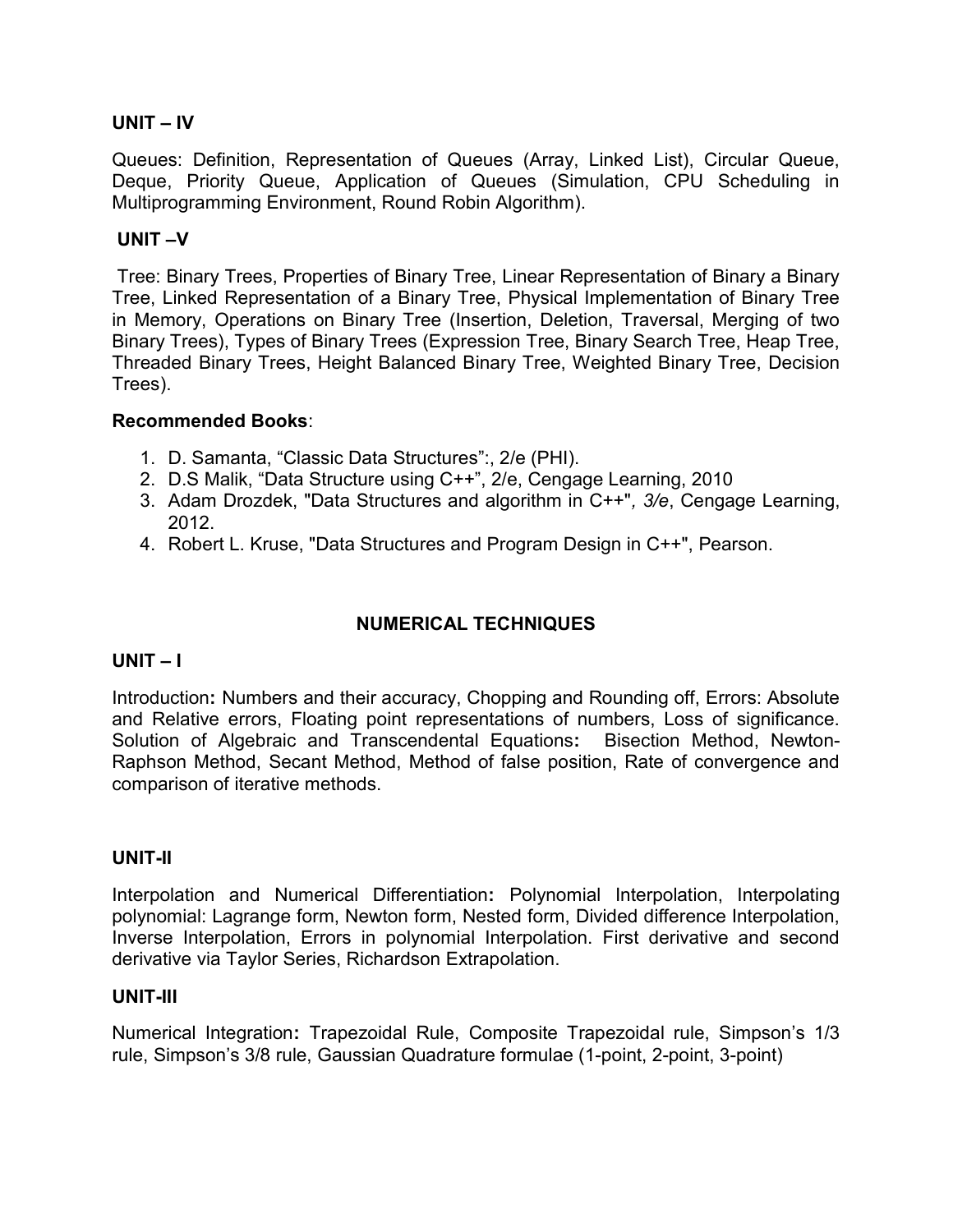# UNIT-IV

Solution of System of Linear Equations: Gaussian Elimination method and Pivoting, LU factorization method, ill Conditioning, Iterative Methods: Jacobi iterative method, Gauss Seidel iterative method.

Eigen Values and Eigen Vectors: Eigen value properties, Computation Eigen values by Power method.

# UNIT - V

Solution of Ordinary Differential Equations: Taylor Series method, Runge-Kutta method of order 2 and order 4, Predictor-Corrector method: Adam's-Bashforth-Moultan method. Smoothing of Data and the Method of Least Squares: Linear and non-linear least square method.

# Recommended Books:

- 1. E. Ward Cheney and David R. Kincaid ,"Numerical Methods and Applications" CENGAGE Learning India Private Ltd., New Delhi.
- 2. S.R.K. Iyengar, R.K. Jain, & M.K. Jain, "Numerical Methods for Scientific & Engineering Computation", 6/e, New Age Int. Pub.
- 3. S.S. Sastry, " Introductory Methods of Numerical Analysis", 5/e, EEE
- 4. Steven C. Chapra, "Applied Numerical Methods with MATLAB", 2/e, McGraw-Hill.

# JAVA PROGRAMMING

# UNIT-I

Introduction to Java: Java Architecture and Features, Understanding the semantic and syntax differences between C++ and Java, Compiling and Executing a Java Program, Variables, Constants, Keywords Data Types, Operators (Arithmetic, Logical and Bitwise) and Expressions, Comments, Doing Basic Program Output, Decision Making Constructs (conditional statements and loops) and Nesting, Java Methods (Defining, Scope, Passing and Returning Arguments, Type Conversion and Type and Checking, Built-in Java Class Methods).

#### UNIT-II

Arrays, Strings and I/O: Creating & Using Arrays (One Dimension and Multidimensional), Referencing Arrays Dynamically, Java Strings: The Java String class, Creating & Using String Objects, Manipulating Strings, String Immutability & Equality, Passing Strings To & From Methods, String Buffer Classes. Simple I/O using System.out and the Scanner class, Byte and Character streams, Reading/Writing from console and files. Object-Oriented Programming Overview: Principles of Object-Oriented Programming, Defining & Using Classes, Controlling Access to Class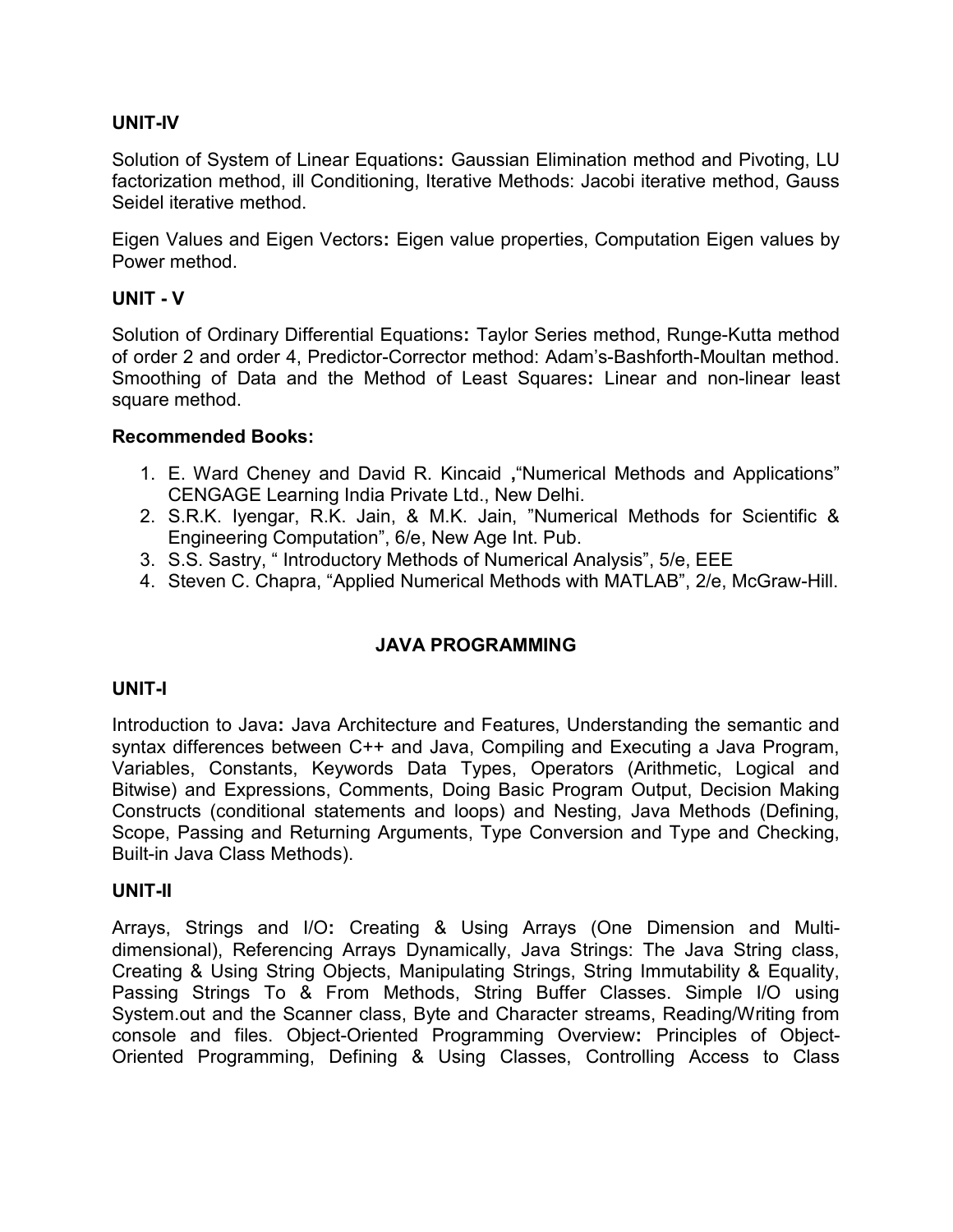Members, Class Constructors, Method Overloading, Class Variables & Methods, Objects as parameters, final classes, Object class, Garbage Collection.

# UNIT-III

Inheritance, Interfaces, Packages, Enumerations, Autoboxing and Metadata: Inheritance: (Single Level and Multilevel, Method Overriding, Dynamic Method Dispatch, Abstract Classes), Interfaces and Packages, Extending interfaces and packages, Package and Class Visibility, Using Standard Java Packages (util, lang, io, net), Wrapper Classes, Autoboxing/Unboxing, Enumerations and Metadata.

# UNIT-IV

Exception Handling, Threading, Networking and Database Connectivity: Exception types, uncaught exceptions, throw, built-in exceptions, Creating your own exceptions; Multi-threading: The Thread class and Runnable interface, creating single and multiple threads, Thread prioritization, synchronization and communication, suspending/resuming threads. Using java.net package, Overview of TCP/IP and Datagram programming. Accessing and manipulating databases using JDBC.

# UNIT-V

Applets and Event Handling: Java Applets: Introduction to Applets, Writing Java Applets, Working with Graphics, Incorporating Images & Sounds. Event Handling Mechanisms, Listener Interfaces, Adapter and Inner Classes. The design and Implementation of GUIs using the AWT controls, Swing components of Java Foundation Classes such as labels, buttons, text fields, layout managers, menus, events and listeners; Graphic objects for drawing figures such as lines, rectangles, ovals, using different fonts. Overview of servlets.

# Recommended Books:

- 1. E. Balagurusamy, " Programming with Java", 4/e, TMH
- 2. Bruce Eckel, "Thinking Java", 8/e, Pearson India, 2010.
- 3. John R. Hubbard, "Programming with JAVA", Schaum's Series, 2/e, 2004. Cay S. Horstmann, GaryCornell, "Core Java 2 Volume 1 ,9/e,Printice Hall.2012.

# COMPUTER ARCHITECTURE

# UNIT-I

Cache Memory: Computer Memory System, Cache Memory Principles, Elements of Cache Design, Pentium-4 Cache Organization, ARM Cache Organization.

Internal Memory: Semiconductor Main Memory, Error Correction, Advanced DRAM Organization.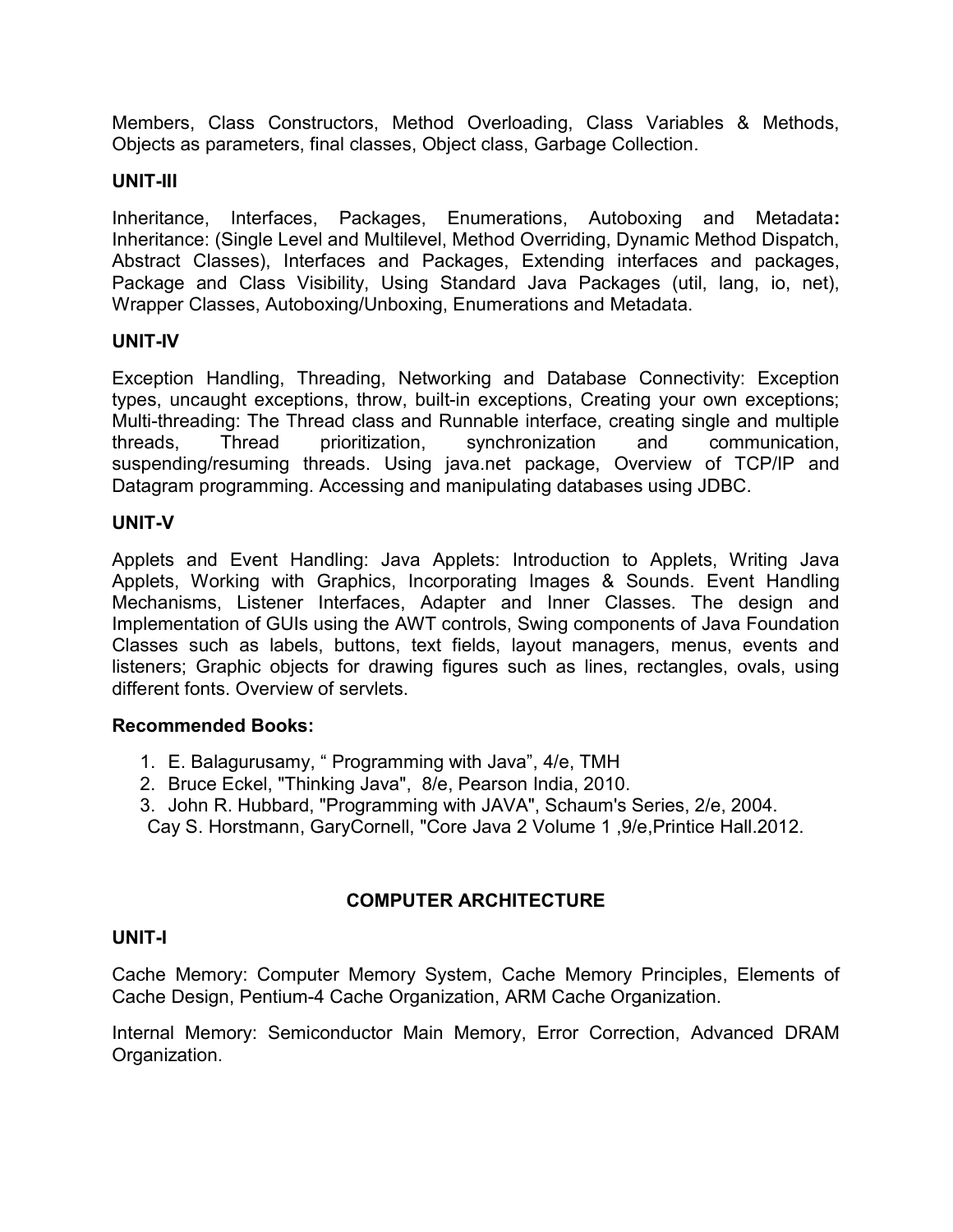# UNIT-II

External Memory: Magnetic Disk, RAID, Solid State Drivers, Optical Memory, Magnetic Tape.

Input/ Output: External Devices, I/O Modules, Programmed I/O, Interrupt Driven I/O, Direct Memory Access, I/O Channels and Processors, The External Interface (Thunderbolt & InfinBand), IBM zEnterprise 196 I/O Structure.

### UNIT-III

Instruction Sets Characteristics & Functions: Machine Instruction Characteristics, Types of Operands, Intel x86 & ARM Data Types, Types of Operations, Inter x86 & ARM Operation Types.

Instruction Sets Addressing Modes & Formats: Addressing Modes, x86 & ARM Addressing Modes, Instruction Formats, x86 & ARM Instruction Formats, Assembly Language.

### UNIT-IV

Processor Structure & Functions: Processor Organization, Register Organization, Instruction Cycle, Instruction Pipelining, The  $x^*$  Processor Family, The ARM Processor.

Instruction-Level Parallelism & Superscalar Processors: Design Issues, Pentium-4, ARM Cortex-A8.

#### UNIT-V

Parallel Processing: Multiple Processor Organization, Symmetric Multiprocessors, Cache Coherence & MESI Protocol, Multi-threading & Chip Multiprocessors, Clusters, Non-uniform Memory Access, Vector Computation.

Multicore Computers: Hardware Performance Issues, Software Performance Issues, Multicore Organization, Intel x86 Multicore Organization, ARM11 MPCore, IBM zEnterprise 196 Mainframe.

Text Book: William Stallings: Computer Organization and Architecture. 9/e

# OPERATING SYSTEMS

#### UNIT- I

Operating System, Computer-System Organization, Computer-System Architecture, Operating-System Structure, Operating-System Operations, Process Management, Memory Management, Storage Management, Protection and Security, Distributed Systems, Special Purpose Systems, Computing Environments, Open-Source Operating Systems. Operating System Services, User Operating System Interface, System Calls,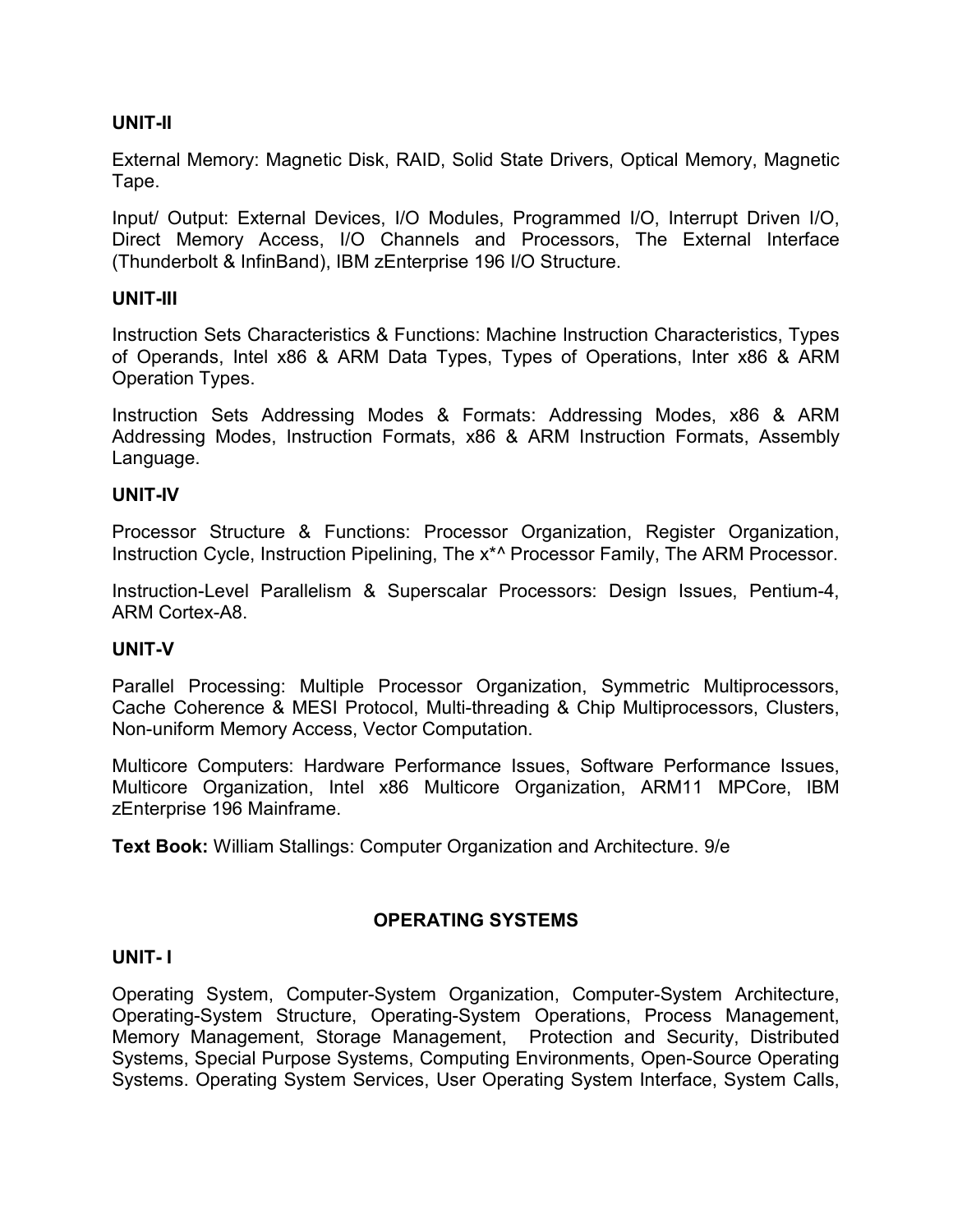Types of System Calls, System Programs, Operating-System Design and Implementation, Operating System Structure, Virtual Machines, Operating System Debugging, Operating System Generations. System Boot.

# UNIT- II

Process: Process Concept, Process Scheduling, Operations on Processes, Inter-Process Communication, Examples of IPC Systems, Communication in Client-Server Systems. Multithreaded Programming: Multithreading Models, Thread Libraries, Threading Issues, Operating-System Examples.

# UNIT- III

Process Scheduling: Basic Concepts, Scheduling Criteria, Scheduling Algorithms, Thread Scheduling. Multiple-Process Scheduling. Synchronization: The Critical Section Problem, Peterson's Solution, Synchronization Hardware, Semaphores, Classical Problems of Synchronization, Monitors, Synchronization Examples, Atomic Transactions.

# UNIT- IV

Deadlocks: System Model, Deadlock Characterization, Methods of Handling Deadlocks, Deadlock Prevention, Deadlock avoidance, Deadlock Detection, Recovery from Deadlock. Memory Management Strategies: Swapping, Contiguous Memory Allocation, Paging, Structure of the Page Table, Segmentation, Example: The Intel Pentium.

# UNIT- V

Virtual-Memory Management: Demand Paging, Copy-on-Write, Page Replacement, Allocation of Frames, Thrashing, Memory-Mapped Files, Allocating Kernel Memory. File System: File Concept, Access Methods, Directory and Disk Structure, File-System Mounting, File Sharing, Protection.

# Recommended Books:

- 1. A Silberschatz, P.B. Galvin, G. Gagne, Operating Systems Concepts, 8/e, John Wiley Publications 2008.
- 2. A.S. Tanenbaum, Modern Operating Systems, 3/e, Pearson Education 2007
- 3. W. Stallings, "Operating Systems, Internals & Design Principles", 5/e, Prentice Hall of India. 2008
- 4. G. Nutt, "Operating Systems: A Modern Perspective", 2/e, Pearson Education 1997.

# HTML Programming

# Unit-I: Introduction

The Basics: The Head, the Body, Colors, Attributes, Lists, ordered and unordered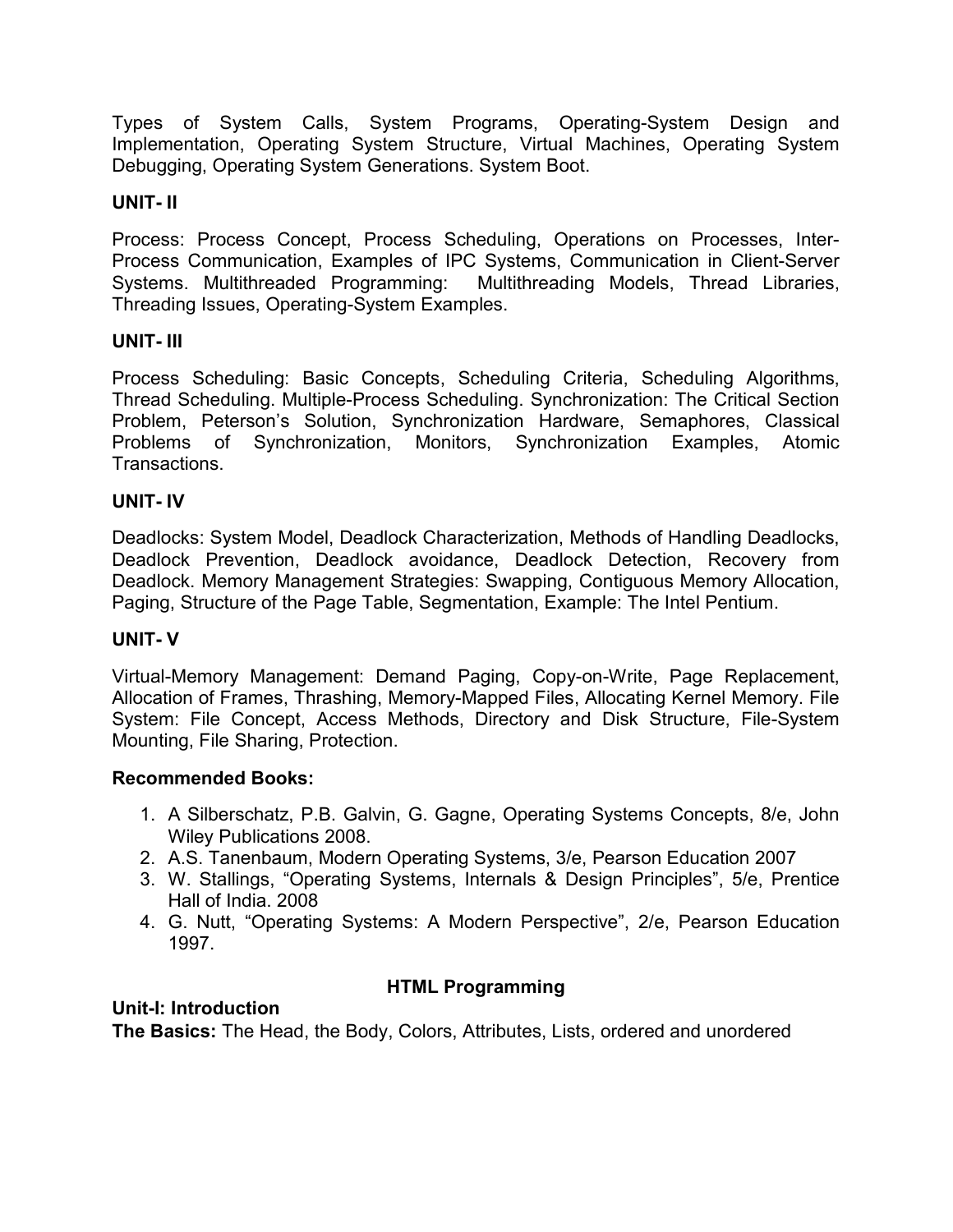Unit-II: Links: Introduction, Relative Links, Absolute Links, Link Attributes, Using the ID Attribute to Link within a Document.

Unit-III: Images: Putting an Image on a Page, Using Images as Links, Putting an Image in the Background

# Unit V: –Tables

Creating a Table , Table Headers, Captions, Spanning Multiple Columns, Styling Table

Unit V: -Forms: Basic Input and Attributes, Other Kinds of Inputs, Styling forms with CSS, Where To Go From Here Book: Introduction to HTML and CSS --O'Reilly

# STATISTICS AND PROBABILITY

# UNIT-I

Probability and Probability Distribution: Events and the Sample Space, Calculating Probabilities using Simple events, Useful counting rules, Probability rules: Addition rule, Conditional probability and multiplication rule, Bayes' rule.

# UNIT-II

Probability Distributions: Random Variable, Discrete random variable, Mean and Standard deviation of discrete random variable, Discrete Probability Distributions: Binomial, Poisson and Hypergeometric probability distribution, Continuous Probability distribution: Normal distribution.

# UNIT-III

Sampling Distribution: sampling plans and experimental designs, Sampling distribution of a statistic, Central Limit theorem, Sampling distribution of the Sample mean and Proportion.

Large Sample Estimation: Point estimation, Interval estimation, Confidence interval of population mean, Population proportion, difference between two population means, difference between two population proportions.

# UNIT-IV

Large Sample Tests of Hypothesis: Test of a Population mean, Test of difference of two population means, Test of hypothesis for a binomial proportion, Test of hypothesis for the difference between two binomial proportions.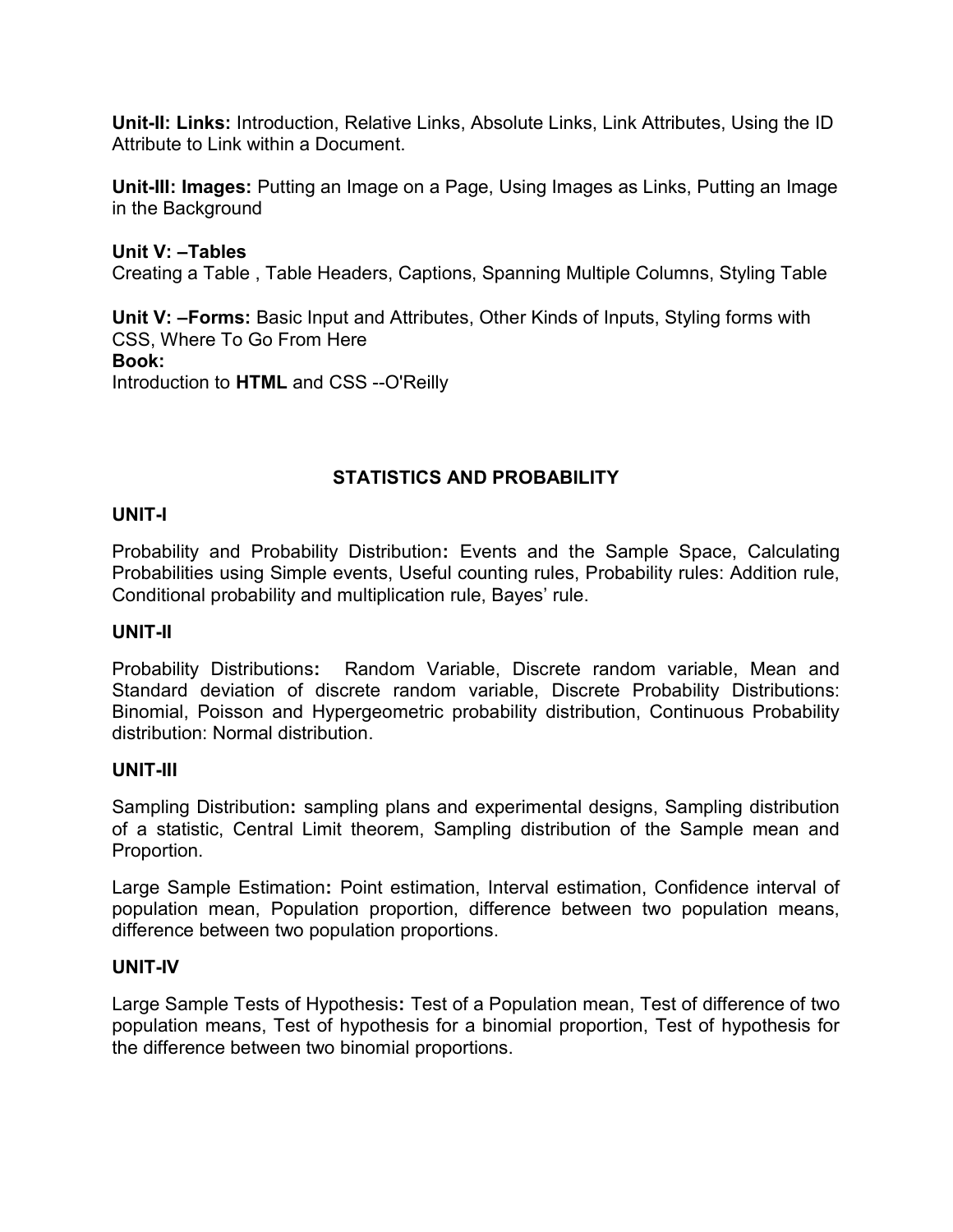Inference from Small Samples: Student's t Distribution, Small Sample inferences concerning a population mean and difference between two population means, Inferences concerning a population variance and difference between two population variances.

# UNIT-V

Analysis of Variance: One-way classification, Two-way classification.

Linear regression and Correlation: Method of least squares, Analysis of variance for linear regression, Testing the usefulness of the linear regression model, Estimation and Prediction using the fitted line. Carl Pearson's coefficient of Correlation, Test of hypothesis concerning the Correlation coefficient.

#### Recommended Books:

- 1. William Mendenhall, Robert J. Beaver, Barbara M. Beaver, "Probability and Statistics" 14/e, CENGAGE Learning.
- 2. W. W. Hines, D.C. Montgomery, D.M. Goldsman, & C.M. Borror, "Probability & Statistics in Engineering"

# DATA COMMUNICATIONS

# UNIT-I

Introduction: Data Communications, Networks, The Internet, Protocols and Standards. Network Models: Layered Tasks, The OSI Model, Layers in the OSI Model, TCP/ IP Protocol Suite, Addressing.

#### UNIT-II

Data and Signals: Analog and Digital, Periodic Analog Signals, Digital Signals, Transmission Impairment, Data Rate Limits, Performance. Digital Transmission: Digital-To-Digital Conversion, Analog-To-Digital Conversion, Transmission Modes. Analog Transmission: Digital-To-Analog Conversion, Analog-To-Analog Conversion.

#### UNIT-III

Multiplexing and Spreading: Multiplexing, Spread Spectrum. Transmission Media: Guided Media, Unguided Media (Wireless). Switching: Circuit Switched, Datagrams, Virtual Circuit Networks, Structure of a Switch. Telephone Network, Dial-Up MODEMS, Digital Subscriber Line (DSL), Cable TV Networks, Cable TV for Data Transfer.

#### UNIT-IV

Error Detection and Correction: Introduction, Block Coding, Linear Block Codes, Cyclic Codes, Checksum. Data Link Control: Framing, Flow and Error Control, Protocols, Noiseless Channels, Noisy Channels, HDLC, Point-To-Point Protocol. Multiple Access: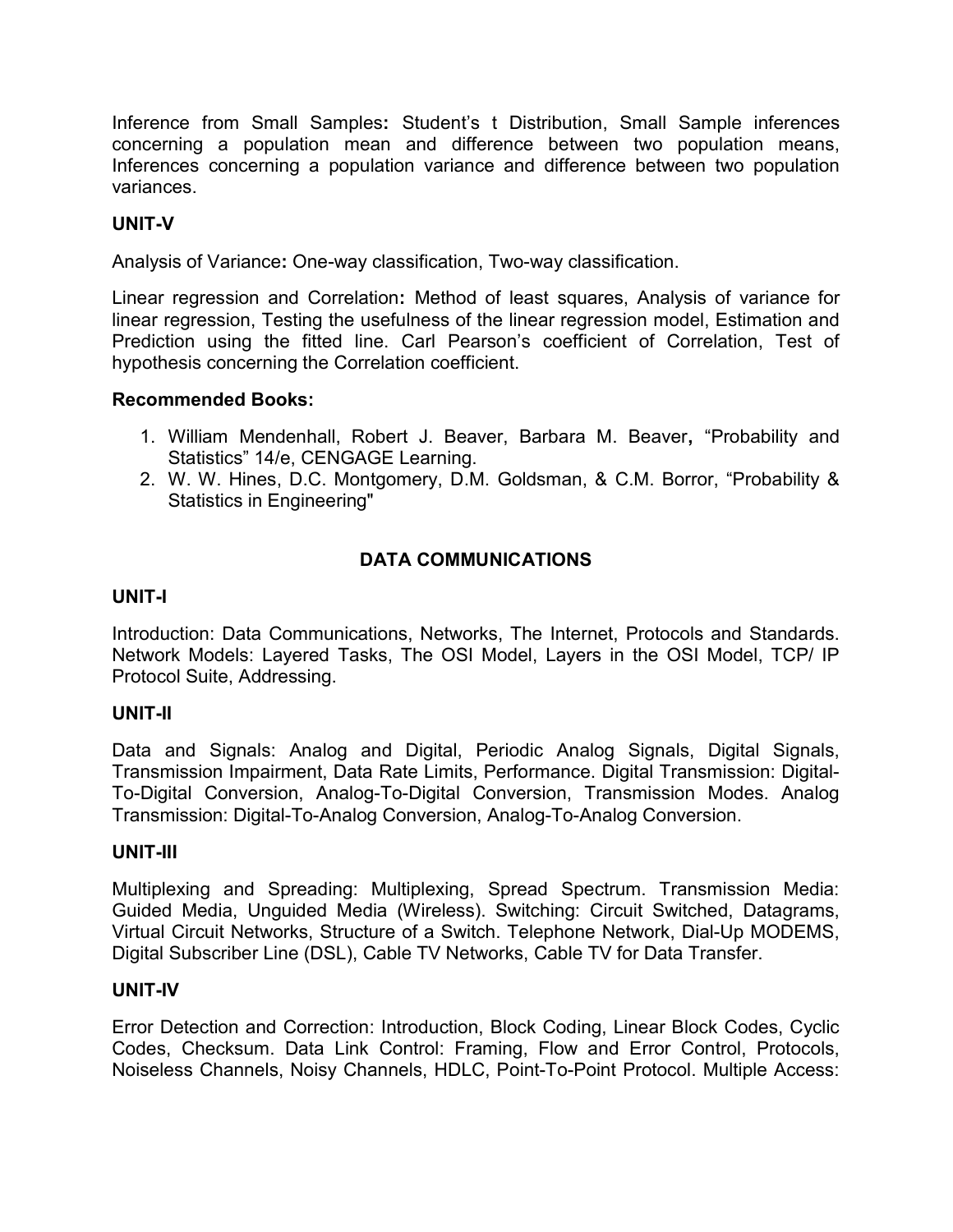Random Access, Controlled Access, Channelization. Wired LANs: IEEE Standards, Standard Ethernet, Changes in the Standard, Fast Ethernet, Gigabit Ethernet: Wireless LANs: IEEE 802.11, Bluetooth.

# UNIT-V

Connecting LANs: Connecting Devices, Backbone Networks, Virtual LANs. Wireless LANs: Cellular Telephony, Satellite Networks. SONET: Architecture, SONET Layers, SONET Frames, STS Multiplexing, SONET Networks, Virtual Tributaries. Virtual-Circuit Networks. Frame Relay, ATM, ATM LANs,

# Recommended Books:

- 1. B. A. Forouzan, "Data Communications and Networking", 4/e, THM ,2007
- 2. A. S. Tanenbaum, & David J. Wetherall, "Computer Networks", 5/e, Pearson

# DATABASE SYSTEMS

### UNIT-I

Databases and Database Users, Database System Concepts and Architecture, Data Modelling using the Entity-Relationship(ER) Model, The Enhanced Entity-Relationship (EER) Model.

#### UNIT-II

Relational Model: The Relational Data Model and Relational Database Constraints, The Relational Algebra and Relational Calculus.

#### UNIT-III

Relational Database Design by ER- and EER-to-Relational Mapping, SQL-99: Schema Definition, Constraints, Queries, and Views, Introduction to SQL Programming Techniques.

#### UNIT-IV

Functional Dependencies and Normalization for Relational Databases, Relational Database Algorithms and Further Dependencies, Practical Database Design Methodology and use of UML Diagrams.

#### UNIT-V

Disk Storage, Basic File Structures, and Hashing, Indexing Structures for Files, Algorithms for Query Processing and Optimization, Physical Database Design and Tuning.

# Recommended Books: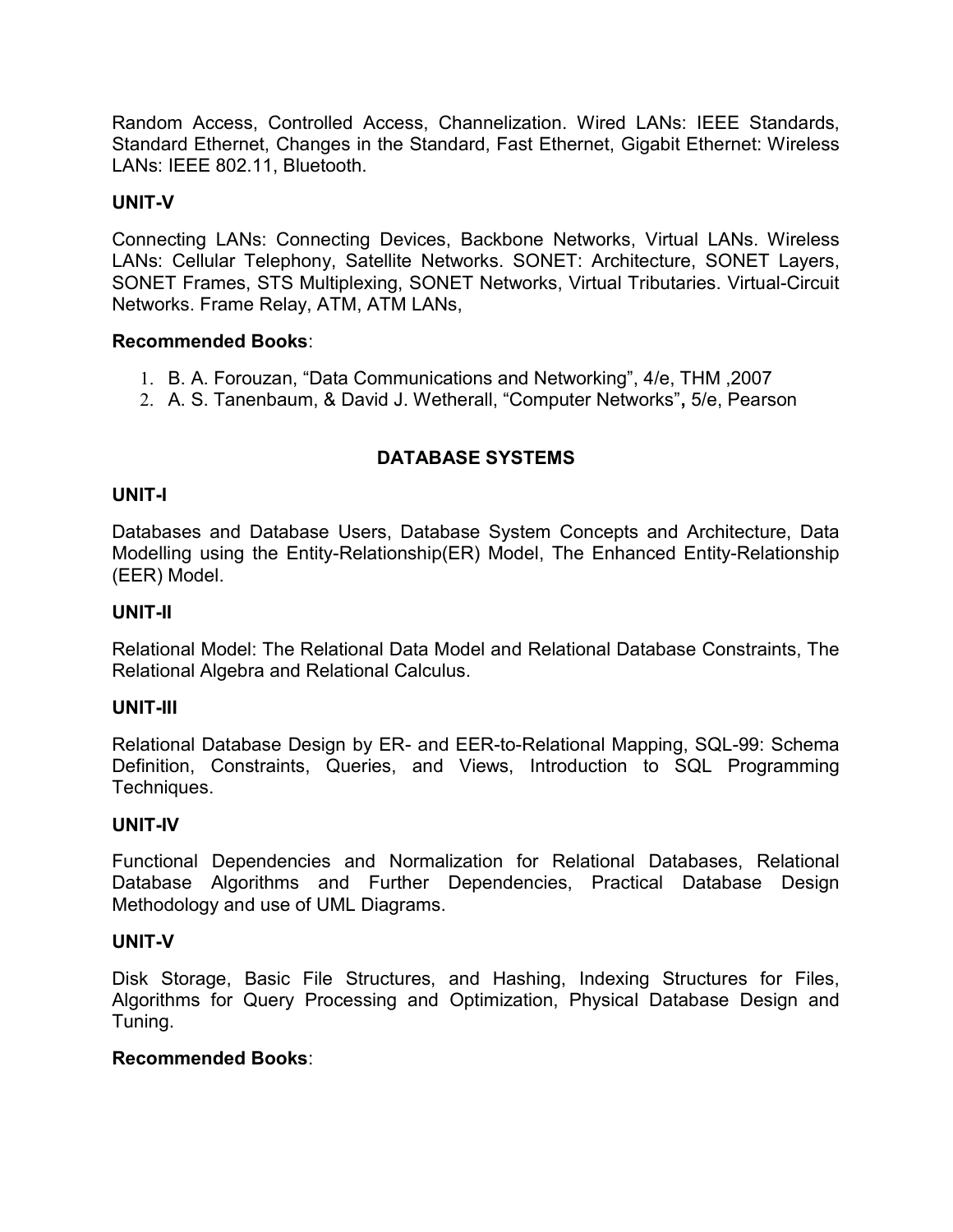- 1. R. Elmasri, S.B. Navathe, "Fundamentals of Database Systems", 6/e, Pearson Education, 2010
- 2. A. Silberschatz, H.F. Korth, S. Sudarshan, "Database System Concepts" 6/e, McGraw Hill, 2010
- 3. R. Ramakrishanan, J. Gehrke, "Database Management Systems", McGraw-Hill
- 4. C. Coronel, S. Morris, & P. Rob, "Database Principles (Fundamentals of Design, Implementation, and Management), 9/e, Cengage Learning.

# MICROPROCESSOR

### UNIT-I

An Introduction to Processor Design: Processor architecture and organization , Abstraction in hardware design, MU0 - a simple processor, Instruction set design ,Processor design trade-offs ,The Reduced Instruction Set Computer, Design for low power consumption .The ARM Architecture: The Acorn RISC Machine ,Architectural inheritance, The ARM programmer's model, ARM development tools.

#### UNIT-II

ARM Assembly Language Programming: Data processing instructions, Data transfer instructions, Control flow instructions, writing simple assembly language programs. ARM Organization and Implementation: Pipeline, Types, 3-stage pipeline ARM organization, 5-stage pipeline ARM organization, ARM instruction execution, ARM implementation, The ARM coprocessor interface.

#### UNIT-III

The ARM Instruction Set: Introduction, Exceptions, Conditional execution , Branch and Branch with Link (B, BL),Branch, Branch with Link and exchange (BX, BLX) , Software Interrupt (SWI) ,Data processing instructions, Multiply instructions, Single word and unsigned byte data transfer instructions , Half-word and signed byte data transfer instructions, Multiple register transfer instructions , Status register to general register transfer instructions ,General register to status register transfer instructions , Coprocessor instructions. Coprocessor data operations, Coprocessor data transfers, Coprocessor register transfers, Breakpoint instruction (BRK - architecture v5T only), unused instruction space, Memory faults, ARM architecture variants.

#### UNIT-IV

Architectural Support for High-Level Languages: Abstraction in software design, Data types, Floating-point data types, The ARM floating-point architecture, Expressions, Conditional statements, Loops, Functions and procedures, Use of memory, Run-time environment, Examples and exercises.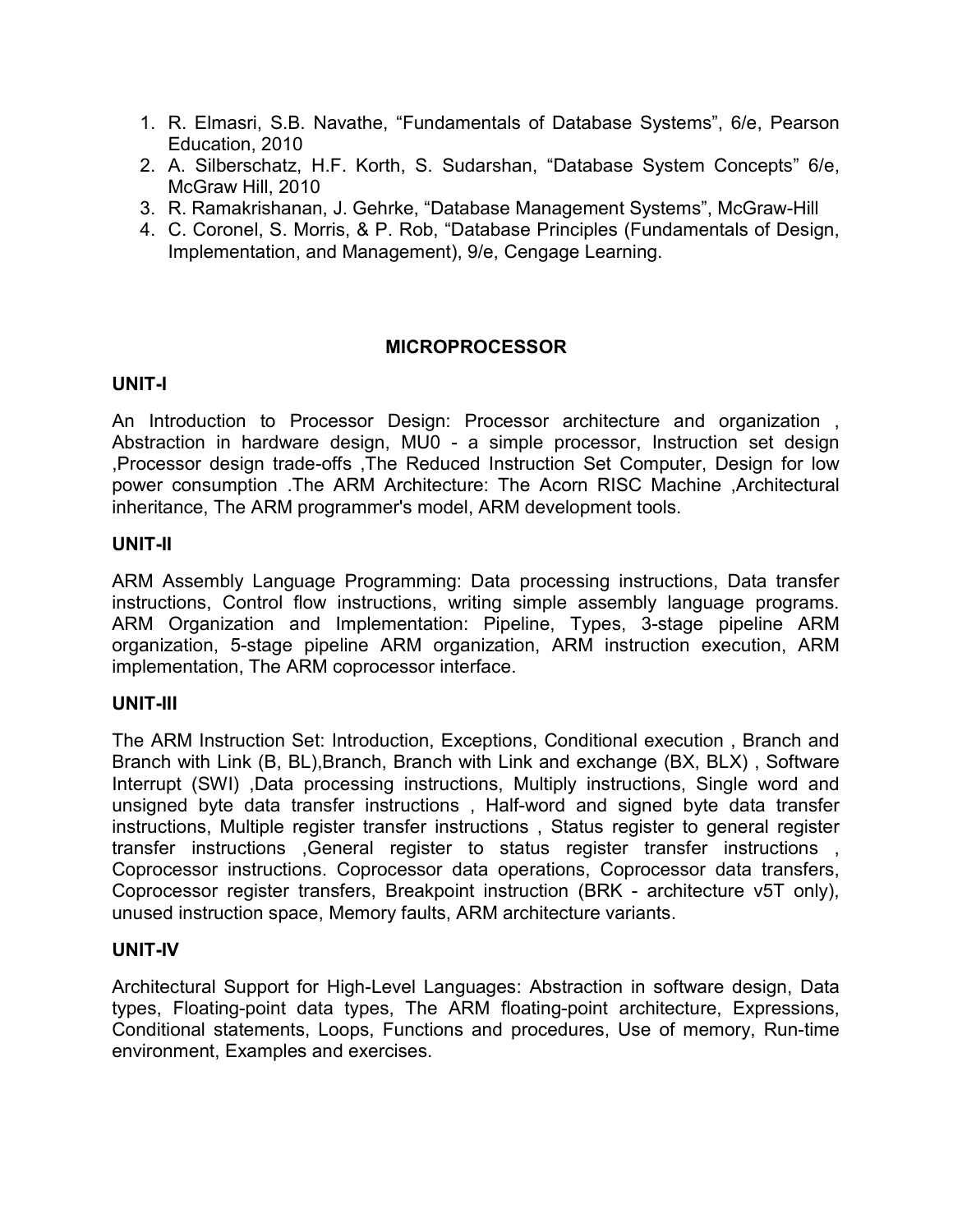### UNIT-V

Thumb Instruction Set: The Thumb bit in the CPSR, The Thumb programmer's model ,Thumb branch instructions, Thumb software interrupt instruction , Thumb data processing instructions , Thumb single register data transfer instructions, Thumb multiple register data transfer instructions, Thumb breakpoint instruction, Thumb implementation ,Thumb applications . Architectural Support for System Development: The ARM memory interface, The Advanced Microcontroller Bus Architecture (AMBA),The ARM reference peripheral specification, Hardware system prototyping tools, The ARMulator.

#### Recommended Books:

1. Steve Furber: "ARM System-On-Chip Architecture".

# PHP PROGRAMMING

UNIT-I Introduction to PHP: PHP introduction, inventions and versions, important tools and software requirements (like Web Server, Database, Editors etc.), PHP with other, technologies, scope of PHP, Basic Syntax, PHP variables and constants, Types of data in PHP , Expressions, scopes of a variable (local, global), PHP Operators : Arithmetic, Assignment, Relational , Logical operators, Bitwise , ternary and MOD operator. PHP operator Precedence and associativity

UNIT-II: Handling HTML form with PHP: Capturing Form Data, GET and POST form methods

Dealing with multi value fields, Redirecting a form after submission. PHP conditional events and Loops: PHP IF Else conditional statements ( Nested IF and Else), Switch case, while ,For and Do While Loop, Goto , Break ,Continue and exit

UNIT-III PHP Functions: Function, Need of Function , declaration and calling of a function, PHP Function with arguments, Default Arguments in Function, Function argument with call by value, call by reference, Scope of Function Global and Local

UNIT-IV String Manipulation and Regular Expression: Creating and accessing String , Searching & Replacing String, Formatting, joining and splitting String , String Related Library functions, Use and advantage of regular expression over inbuilt function, Use of preg\_match(), preg\_replace(), preg\_split() functions in regular expression.

UNIT-V Array: Anatomy of an Array ,Creating index based and Associative array ,Accessing array, Looping with Index based array, with associative array using each() and foreach(), Some useful Library function.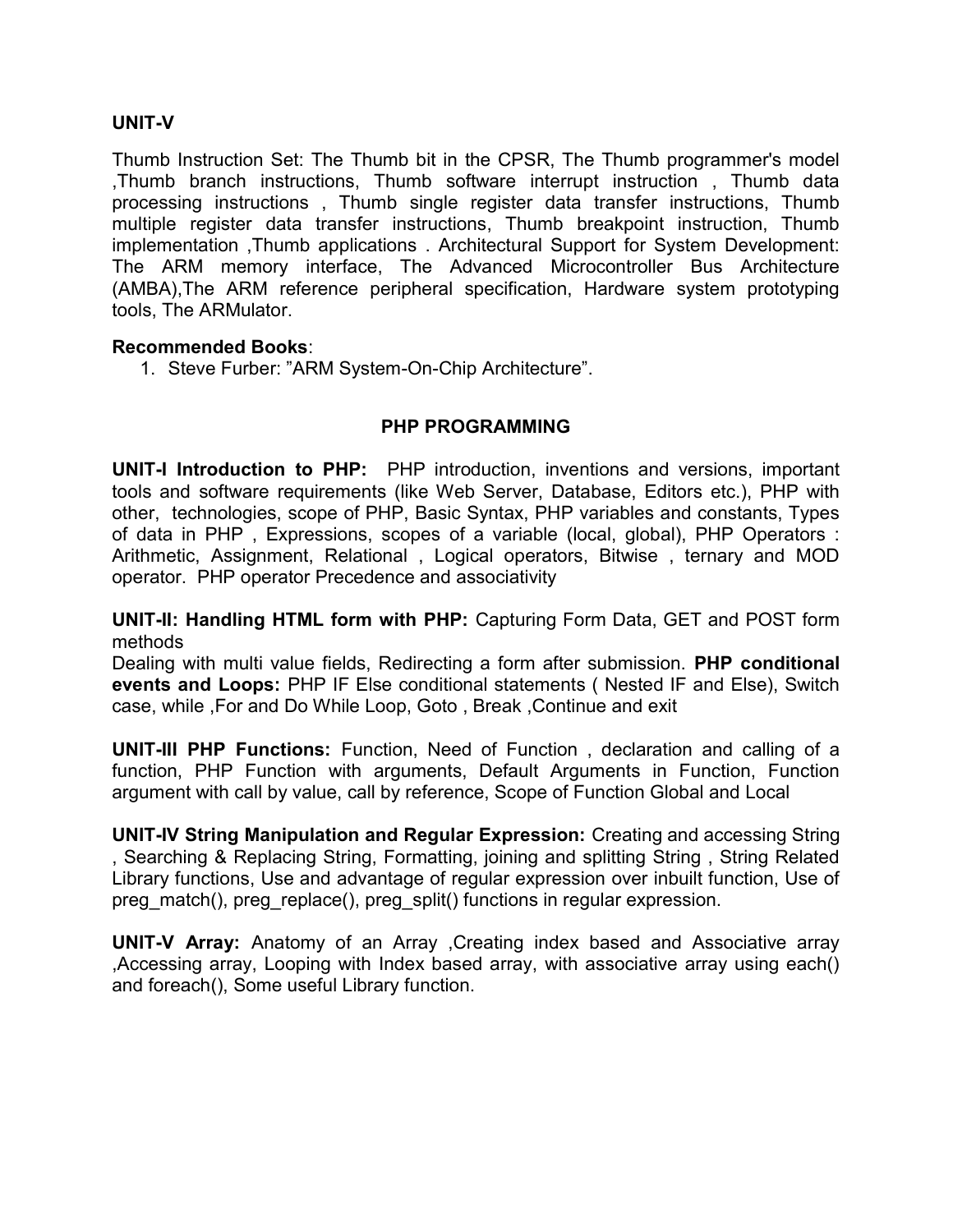# PROGRAMMING in VISUAL BASIC

# UNIT-I

GUI Environment: Introduction to graphical user interface (GUI), programming language (procedural, object oriented, event driven), the GUI environment, compiling, debugging, and running the programs. Controls : Introduction to controls textboxes, frames, check boxes, option buttons, images, setting borders and styles, the shape control, the line control, working with multiple controls and their properties, designing the user interface, keyboard access, tab controls, default & cancel property, coding for controls.

# UNIT-II

Operations: Data types, constants, named & intrinsic, declaring variables, scope of variables, val function, arithmetic operations, formatting data. Decision Making: If statement, comparing strings, compound conditions (and, or, not), nested if statements, case structure, using if statements with option buttons & check boxes, displaying message in message box, testing whether input is valid or not.

# UNIT-III

Modular programming: Menus, sub-procedures and sub-functions defining / creating and modifying a menu, using common dialog box, creating a new sub-procedure, passing variables to procedures, passing argument by value or by reference, writing a function/ procedure. Forms Handling: Multiple forms creating, adding, removing forms in project, hide, show method, load, unload statement, me keyword, referring to objects on a different forms.

# UNIT-IV

Iteration Handling: Do/loops, for/next loops, using msgbox function, using string function Arrays and Grouped Data Control: Arrays - 1-dimension arrays, initializing an array using for each, user-defined data types, accessing information with user-defined data types, using list boxes with array, two dimensional arrays. lists, loops and printing list boxes & combo boxes, filling the list using property window / additem method, clear method, list box properties, removing an item from a list, list box/ combo box operations.

# UNIT-V

Database Connectivity: Database connectivity of forms with back end tool like mysql, populating the data in text boxes, list boxes etc. searching of data in database. using forms. Updating/ editing of data based on a criterion.

# Books:

Programming in Visual Basic 6.0 by Julia Case Bradley, Anita C. Millispangh (Tata Mcgraw Hill Edition 2000 (Fourteenth Reprint 2004))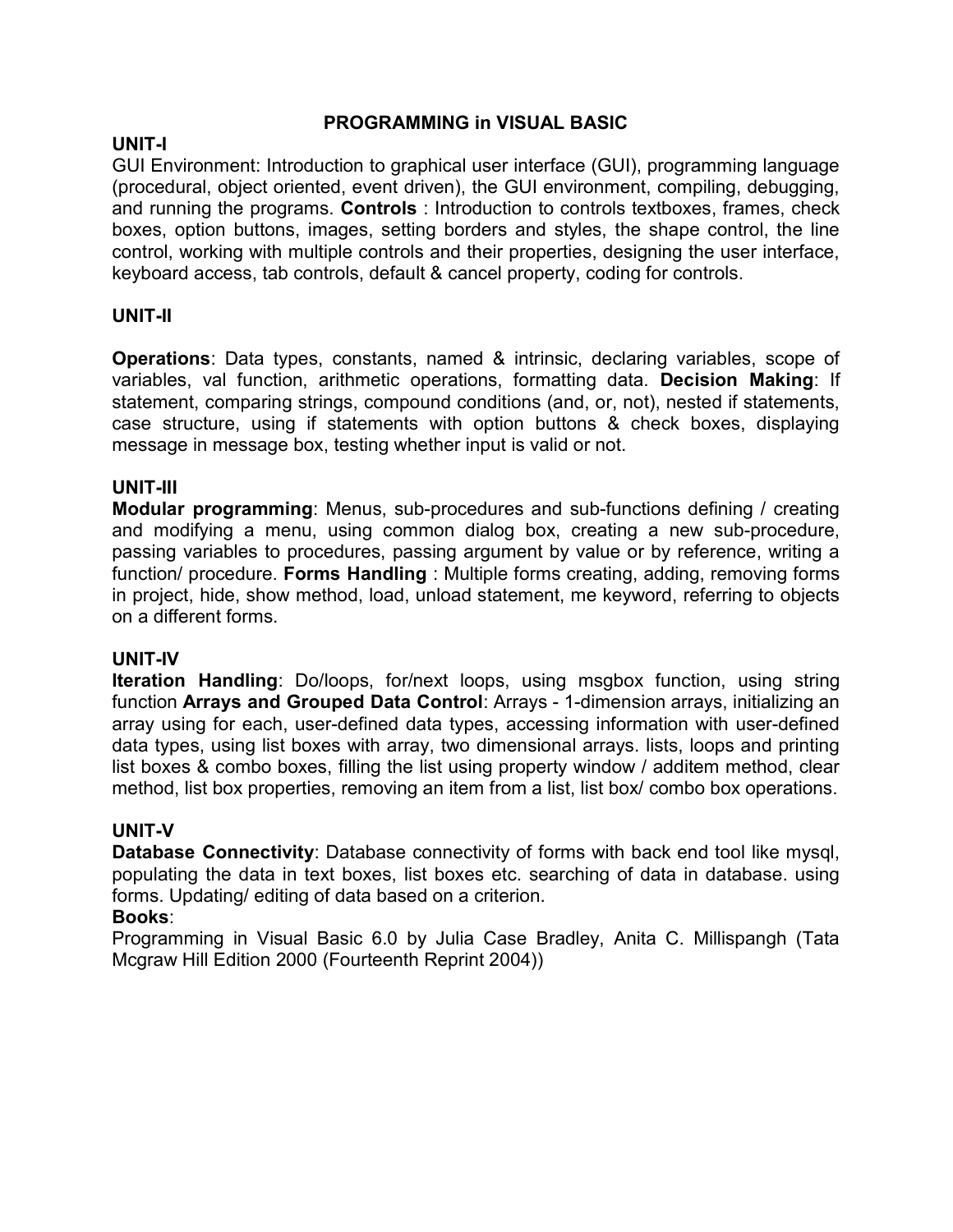# SOFTWRE ENGINEERING

# UNIT-I

Professional Software Development, Software Engineering Ethics, Software Processes, Software Process Models, Process Activities, Coping with Change, The Rational Unified Process, Agile Software Development, Agile Methods, Plan-Driven and Agile Development, Extreme Programming, Agile Project Management, Scaling Agile Methods.

# UNIT-II

Requirements Engineering, Functional and Non-Functional Requirements, The Software Requirements Document, Requirements Specification, Requirements Engineering Processes, Requirements Elicitation and Analysis, Requirements Validation, Requirements Management, System Modelling, Context Models, Interaction Models, Structural Models, Behavioural Models, Model-Driven, Engineering, Architectural Design, Architectural Design Decisions, Architectural Views, Architectural Patterns, Application Architectures.

# UNIT-III

Design and Implementation: Object-Oriented Design using the UML, Design Patterns, Implementation Issues, Open Source Development, Software Testing: Development Testing, Test-Driven Development, Release Testing, User Testing, Software Evolution: Evolution Processes, Program Evolution Dynamics, Software Maintenance, Legacy System Management, Dependability and Security.

# UNIT-IV

Socio-technical Systems: Complex Systems, Systems Engineering, System Procurement, System Development, System Operation. Dependability and Security: Dependability Properties, Availability and Reliability, Safety, Security. Dependability and Security Specification: Risk-Driven Requirements, Specification, Safety Specification, Reliability Specification, Security, Specification, Formal Specification.

# UNIT-V

Dependability Engineering: Redundancy and Diversity, Dependable Processes, Dependable Systems Architectures, Dependable Programming. Security Engineering: Security Risk Management, Design for Security, System Survivability. Dependability and Security Assurance: Static Analysis, Reliability Testing, Security Testing, Process Assurance, Safety and Dependability Cases.

#### Recommended Books:

- 1. I. Sommerville, "Software Engineering", 9/e, Addison Wesley.
- 2. R. Mall, "Fundamentals of Software Engineering", 3/e, PHI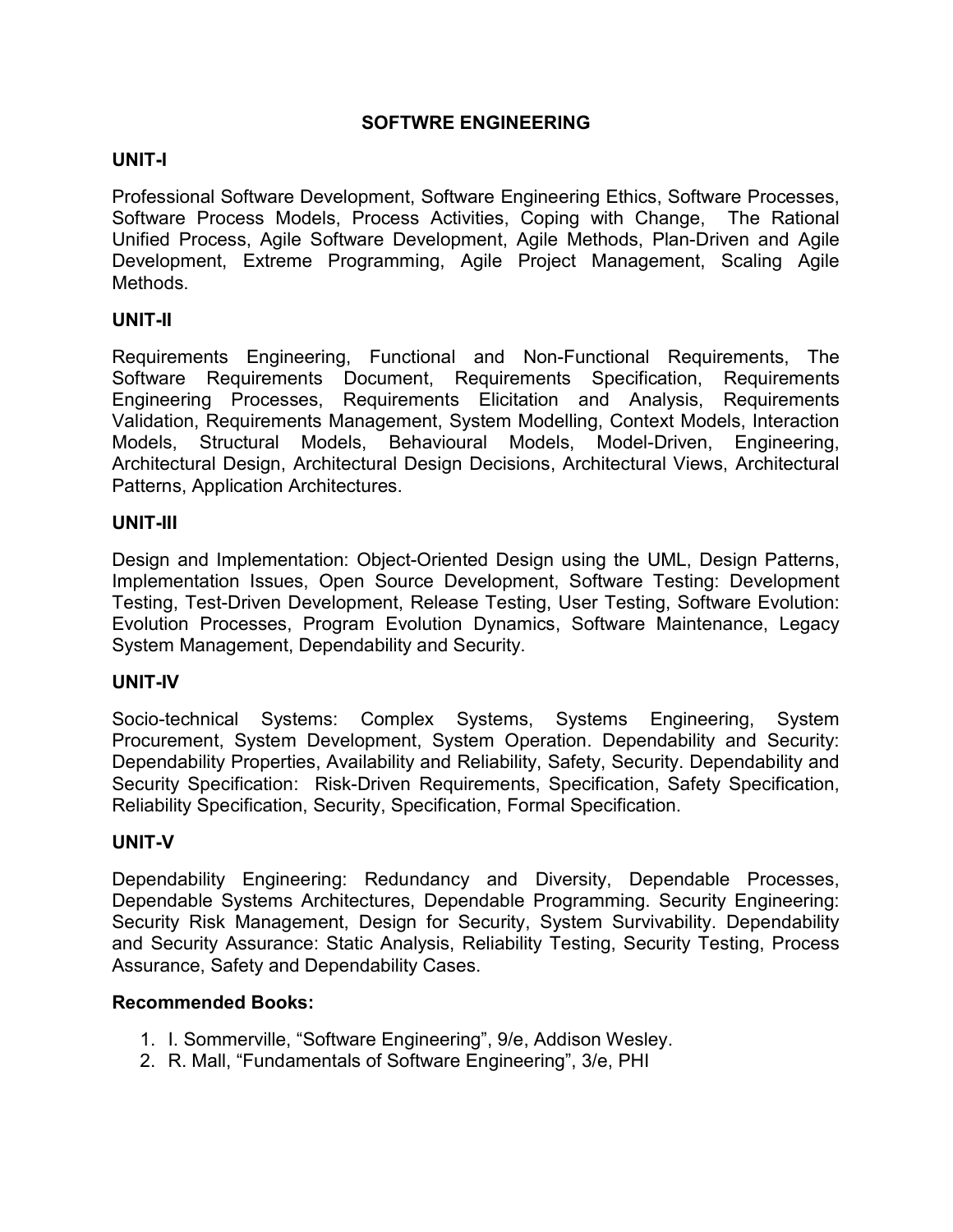- 3. R.S. Pressman, "Software Engineering", A Practitioner's Approach, 7/e, McGraw-Hill, 2009
- 4. K.K. Aggarwal and Y. Singh, "Software Engineering",2/e, New Age International Publishers, 2008

# COMPUTER GRAPHICS

### UNIT-I

Computer Graphics: A Survey of Computer graphics, Overview of Graphics System: Video Display Devices, Raster-Scan Systems, Input Devices, Hard-Copy Devices, Graphics Software, Introduction to OpenGL. Graphics Output Primitives: Point and Lines, Algorithms for line, circle & ellipse generation, Filled-Area Primitives. Attributes of Graphics Primitives: Point, line, curve attributes, fill area attributes, fill methods for areas with irregular boundaries, Antialiasing.

### UNIT-II

Geometric Transformations (both 2-D & 3-D): Basic Geometric Transformations, Matrix Representation and Homogeneous Coordinates, Composite Transformations, Inverse Transformations, Other Transformations (Reflection, shear), Transformation between coordinate systems, Affine Transformations. Two Dimensional Viewing: Viewing pipeline, Clipping Window, Normalization & Viewport coordinate Transformations, Clipping Algorithms: Point clipping, Line clipping and Polygon clipping. Three Dimensional Viewing: 3-dimensional Viewing Concepts, Viewing pipeline, Projection Transformations (Orthogonal, Oblique parallel, Perspective), Clipping Algorithms.

#### UNIT-III

Three Dimensional Object Representations: Curved Surfaces, Quadratic Surfaces, Spline Representations, Bezier Spline Curves and Surfaces, B-Spline Curves and Surfaces, Octrees, BSP Trees, Fractal Geometry Methods, Gamma correction.

#### UNIT-IV

Visible Surface Detection Methods: Classification of Visible-Surface Detection Algorithms, Back-Face Detection, Depth-Buffer method, A-Buffer Method, Scan line and Depth Sorting, Area subdivision Method, Ray Casting Method.

#### UNIT-V

Illumination Models: Basic Illumination Models, Displaying light Intensities, Halftone Patterns and Dithering techniques, Polygon-Rendering Methods (Gouroud Shading, Phong Shading), Ray-Tracing Methods (Basic Ray-Tracing Algorithm, Ray-Surface Intersection Calculations). Computer Animation, Hierarchical Modeling (introductory idea only).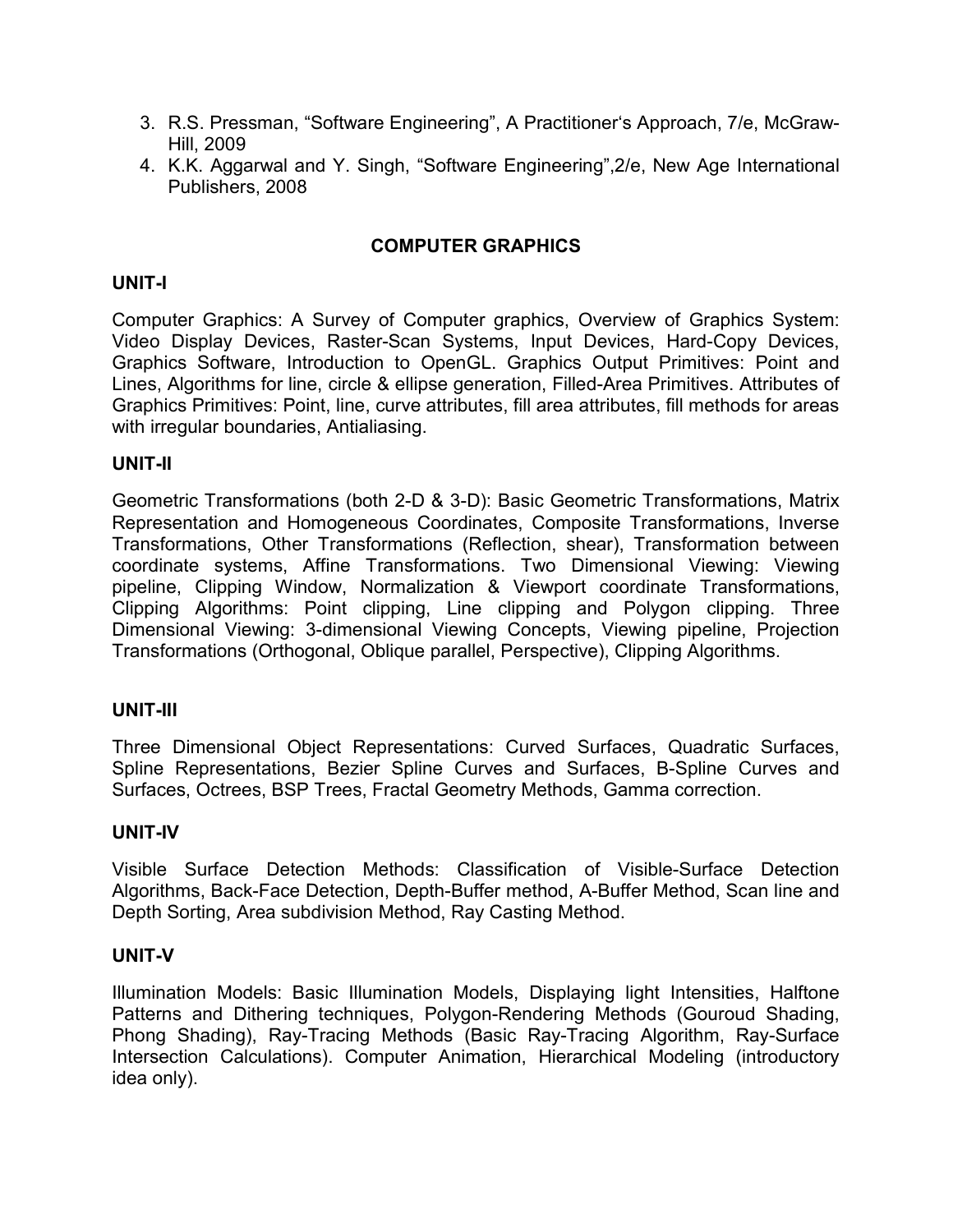# Recommended Books:

- 1. Donald Hearn & M. Pauline Baker, "Computer Graphics with OpenGL", Pearson Education.
- 2. A.V. Dan, F.H. Jones, J.D. Foley, S.K. Feiner, "Computer Graphics Principles & Practices in C", 2/e, Pearson.
- 3. D. F. Rogers, "Procedural Elements for Computer Graphics", McGraw Hill
- 4. D. F. Rogers, & J. A. Adams, "Mathematical Elements for Computer Graphics", 2/e, McGraw Hill

# ACCOUNTING AND FINANCIAL MANAGEMENT

# UNIT-I

Accounting: The Language of Business, Accounting: An Information system, users of Accounting Information, Branches of Accounting, Generally Accepted Accounting principles, The Accounting Equation, Classification of Accounts, The Double Entry System, Journal & Ledger; Process of Recording, Trial Balance & Errors.

# UNIT-II

Cash & Bank; Bank Reconciliation, Fixed Assets, Liabilities & shareholders Equity, Expenses & Revenues, Depreciation, Preparation of Final Accounts : Profit and Loss Account, Balance Sheet.

# UNIT-III

Analysis and Interpretation of Financial Statements: Ratio Analysis and Trend Analysis, Cost and cost Terminology, Classification of costs, Statement of costs.

# UNIT-IV

Marginal Costing & Absorption Costing: Break-even Analysis, Cost-Volume-Profit Analysis, Job costing and Process Costing.

# UNIT-V

Budgetary Control System: Flexible Budgets, Master Budgets: Zero-base Budgeting Responsibility Accounting: Responsibility Centers, Management Control Systems

# References Books

| 1. T. S. Grewal | : Introduction to Accounting (S.Chand ) |
|-----------------|-----------------------------------------|
|                 |                                         |

- 2. Jain & Narang : Introduction to Cost Accounting(Kalyani's)
- 3. S. N. Maheshwari : Management Accounting
- 4. R. Narayanswamy : Financial Accounting : A Managerial Perspective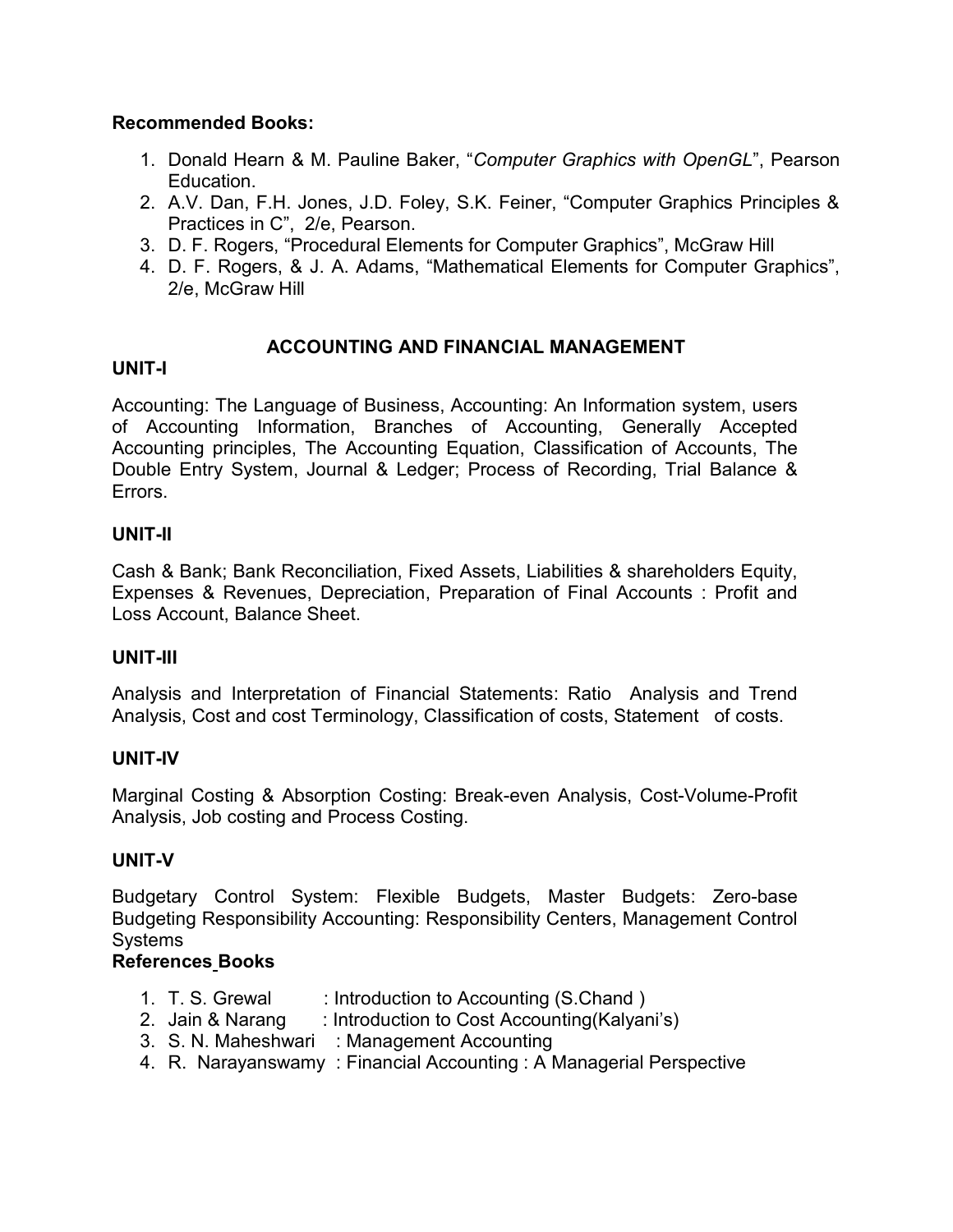- 5. Jawaharlal : Cost Accounting (Tata Mc Graw Hill)
- 6. Nigam & Jain :Cost Accounting (PHI)
- 7. P.C. Tulsian : Financial Accounting (Pearson )

# ASP.NET

# UNIT-I

INTRODUCTION TO .NET FRAMEWORK Genesis of .Net – Features of .Net - .Net binaries – Microsoft Intermediate Language – Meta Data - .Net types and .net name spaces – Common Language Runtime – Common Type System – Common Language Specification - .Net Applications using command line compiler and visual studio .net IDE.

# UNIT-II

BASICS OF ASP. NET: Introducing ASP .NET – Creating and deploying ASP .NET applications – Web forms – Web controls – working with events – Rich web controls – Custom web controls – Validation controls – Debugging ASP .NET pages.

# UNIT-III

ADVANCED ASP .NET: ASP .NET configuration – Business objects – HTTP Handlers – Caching in ASP .NET – ASP .NET security – Localizing ASP .NET applications – Deployment projects.

# UNIT-IV

BUILDING WEB SERVICES: Introduction to web services – Web services Infrastructure – SOAP – Building a web service – Deploying and publishing web services – Finding web services – Consuming web services.

# UNIT-V

ADO .NET: Basics of ADO .NET – Changes from ADO – Data Table – Data Views – Data Set – Data Relation Type – ADO .NET Managed Providers – OleDb and SQL Managed Providers – OleDb Data Adapter Type.

# Text Books:

- 1. Mridula Parihar, et. al. "ASP .NET Bible" Wiley-dreamtech India Pvt. Ltd.
- 2. Andrew Troelsen "C# and the .Net Platform" Apress 2001.(Unit I and II) Reference Books:
- 1. David S. Platt "Introducing .Net" Microsoft Press 2002.
- 2. Alex Homer et. al. "Professional ASP .NET 1.1" Wiley-dreamtech India Pvt.  $Ltd. - 2004.$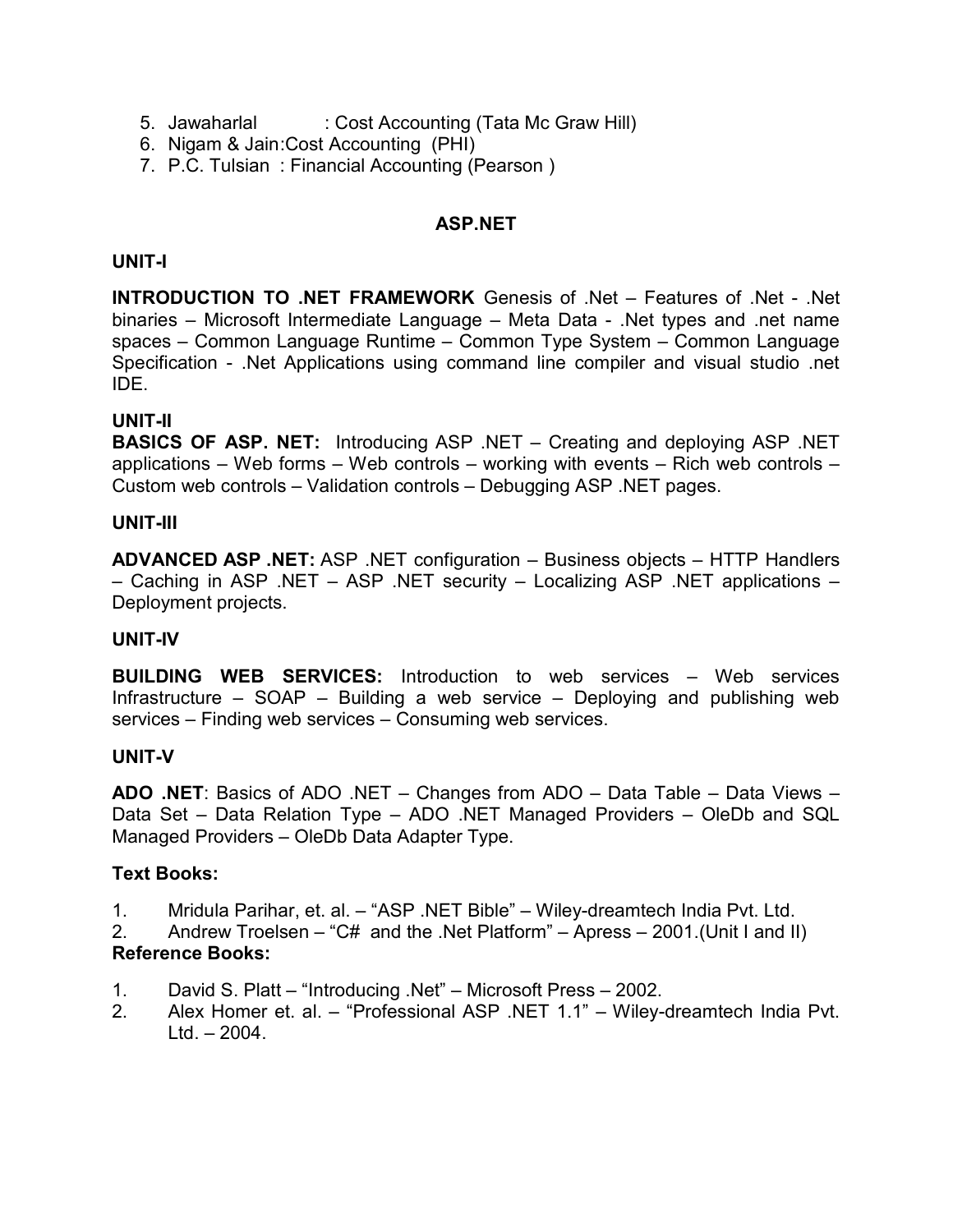# INTERNET TECHNOLOGY

# UNIT-I

Java: Use of Objects, Array and ArrayList class

# UNIT-II

JavaScript: Data types, operators, functions, control structures, events and event handling.

# UNIT-III

JDBC: JDBC Fundamentals, Establishing Connectivity and working with connection interface, Working with statements, Creating and Executing SQL Statements, Working with Result Set Objects.

# UNIT-IV

JSP: Introduction to Java Server Pages, HTTP and Servlet Basics, The Problem with Servlets, The Anatomy of a JSP Page, JSP Processing, JSP Application Design with MVC, Setting Up the JSP Environment, Implicit JSP Objects, Conditional Processing, Displaying Values, Using an expression to Set an Attribute, Declaring Variables and Methods, Error Handling and Debugging, Sharing Data Between JSP Pages, Requests, and Users, Database Access.

# UNIT-V

Java Beans: Java Beans Fundamentals, JAR files, Introspection, Developing a simple Bean, Connecting to DB

# Recommended Books:

- 1. Ivan Bayross, Web Enabled Commercial Application Development Using HTML, DHTML, Javascript, Perl CGI , BPB Publications, 2009.
- 2. Cay Horstmann, BIG Java, Wiley Publication , 3/e, 2009
- 3. Herbert Schildt , Java 7, The Complete Reference, , 8/e, 2009.
- 4. Jim Keogh ,The Complete Reference J2EE, TMH, , 2002

# MULTIMEDIA AND APPLICATIONS

# UNIT-I

Multimedia: Introduction to multimedia, components, uses of multimedia, multimedia applications, virtual reality. Text: Fonts & Faces, Using Text in Multimedia, Font Editing & Design Tools, Hypermedia & Hypertext.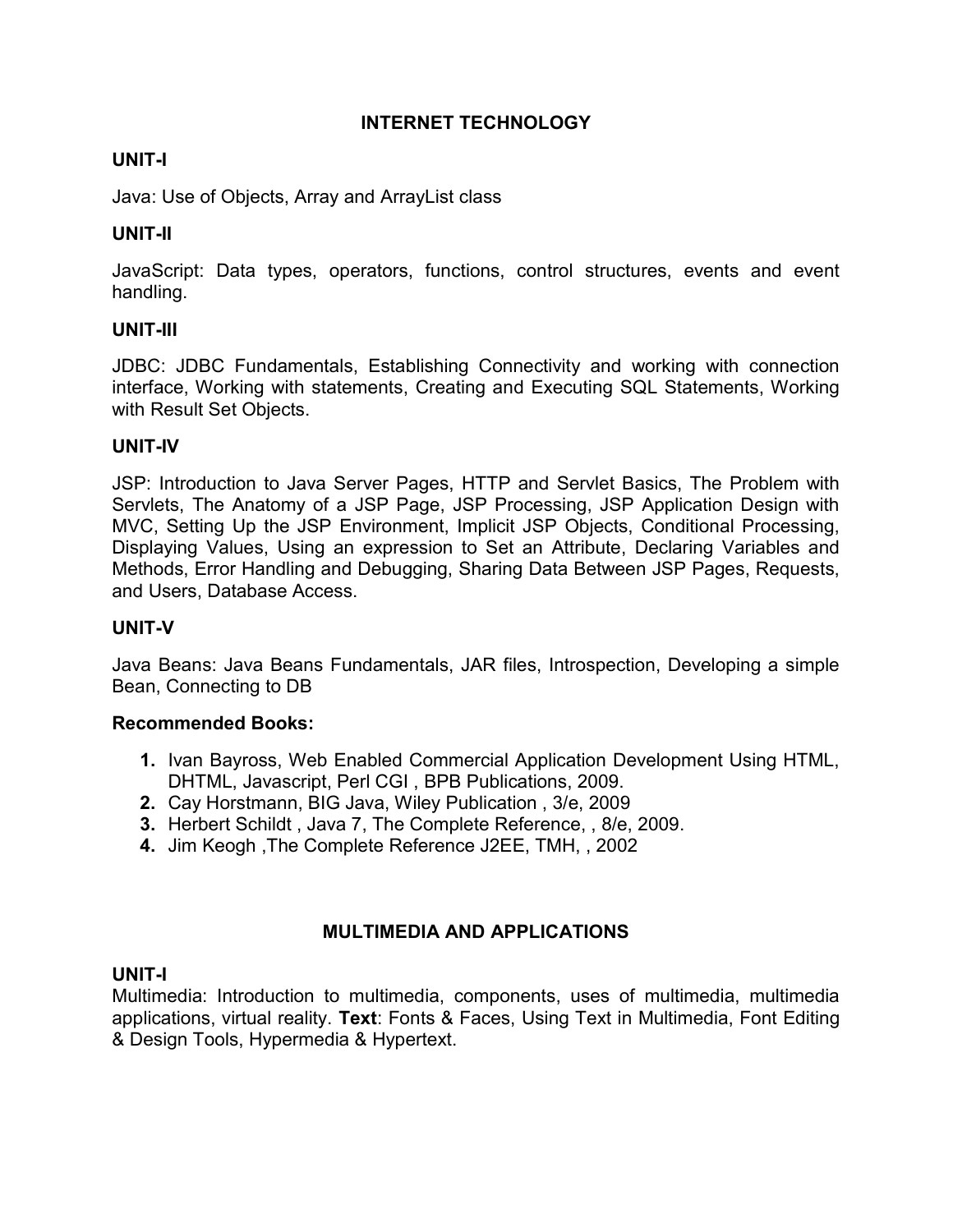### UNIT-II

Images: Still Images – bitmaps, vector drawing, 3D drawing & rendering, natural light & colors, computerized colors, color palettes, image file formats. Sound: Digital Audio, MIDI Audio, MIDI vs Digital Audio, Audio File Formats.

### UNIT-III

Video: How video works, analog video, digital video, video file formats, video shooting and editing. Animation: Principle of animations, animation techniques, animation file formats.

#### UNIT-IV

Internet and Multimedia: www and HTML, multimedia on the web – web servers, web browsers, web page makers and site builders.

### UNIT-V

Making Multimedia: Stages of a multimedia project, Requirements to make good multimedia, Multimedia Hardware - Macintosh and Windows production Platforms, Hardware peripherals - Connections, Memory and storage devices, Multimedia software and Authoring tools.

### BOOKS

1. Tay Vaughan, ―Multimedia: Making it work‖, TMH, Eighth edition.

2. Ralf Steinmetz and KlaraNaharstedt, ―Multimedia: Computing, Communications Applications‖, Pearson.

3. Keyes, ―Multimedia Handbook‖, TMH.

4. K. Andleigh and K. Thakkar, ―Multimedia System Design‖, PHI.

#### E-COMMERCE

#### UNIT-I

An introduction to Electronic commerce: What is E-Commerce (Introduction And Definition), Main activities E-Commerce, Goals of E-Commerce, Technical Components of E-Commerce, Functions of E-Commerce, Advantages and disadvantages of E-Commerce, Scope of E-Commerce, Electronic Commerce Applications, 9 Electronic Commerce and Electronic Business(C2C)(C2G,G2G, B2G, B2P, B2A, P2P, B2A, C2A, B2B, B2C).

#### UNIT-2

The Internet and WWW: Evolution of Internet, Domain Names and Internet Organization (.edu, .com, .mil, .gov, .net etc.) , Types of Network, Internet Service Provider, World Wide Web, Internet & Extranet, Role of Internet in B2B Application, building own website, Cost, Time, Reach, Registering a Domain Name, Web promotion, Target email, Baner, Exchange, Shopping Bots.